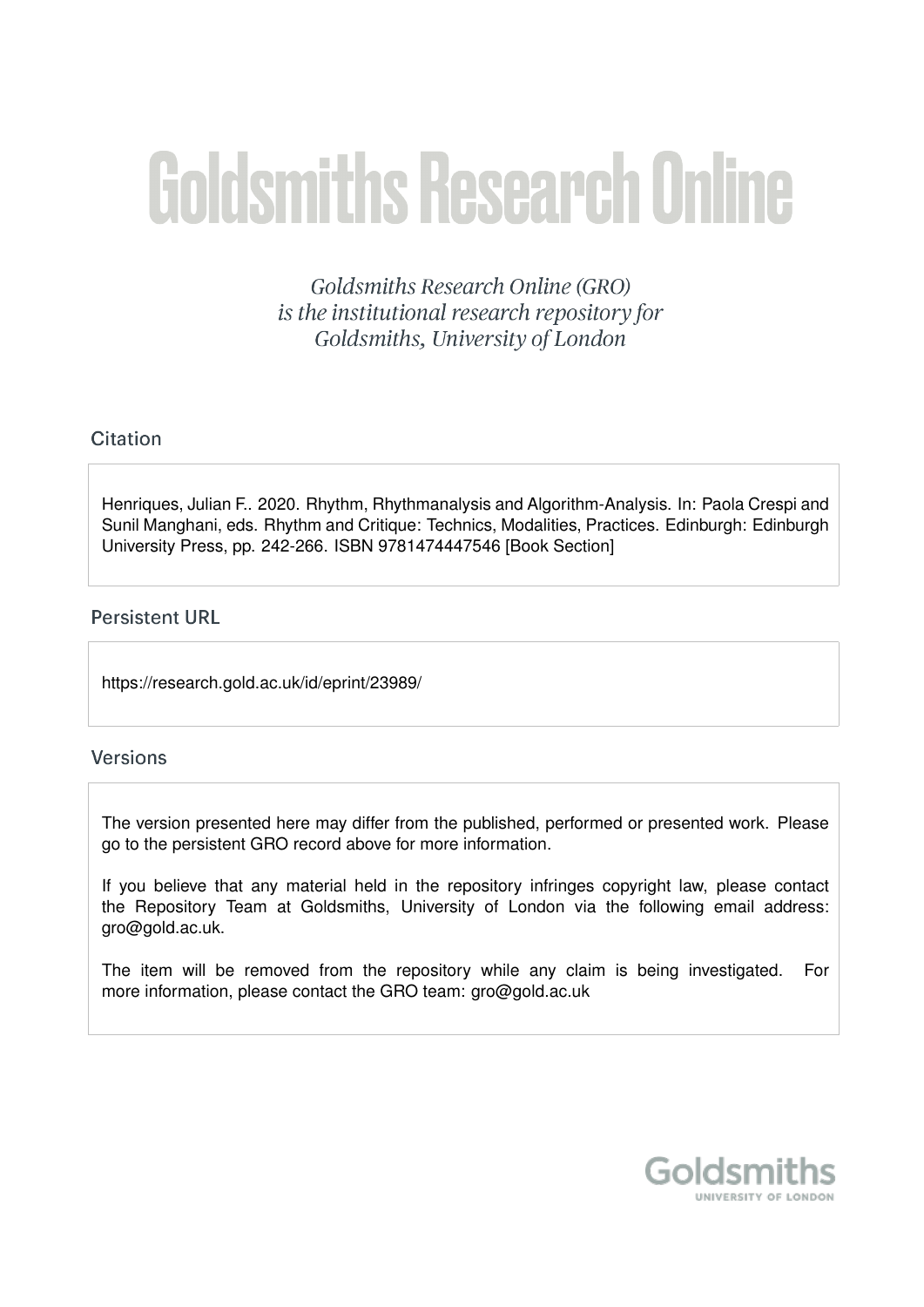# **Rhythm and Algorithm: How Rhythmanalysis became Commercialized, Politicised and Weaponised**

Julian Henriques

\*\*\*\* Draft for review by editors \*\*\*\*

The contemporary Western world has been shaped if not actually born from the algorithm, it has been said. We live in a computational culture, more specifically an algorithmic culture, as Alexander Galloway pointed out more than a decade ago.<sup>1</sup> One of the excellent New Economics Foundation reports puts it thus: "[algorithms] have morphed from curating online content to curating and influencing our lives."2 Indeed, capitalism's current financialized mode depends entirely on algorithmic calculation, as the basis of derivatives, high speed trading and the new fintech sector, for example. Platform capitalism relies on algorithmic machine learning and AI, as does manufacturing.<sup>3</sup> Expert systems for medical diagnosis and robot surgery are built from algorithmic machine learning. Political campaigning exploits the micro-targeting of social media messages, as we have learnt from the Cambridge Analytica scandal, not to mention the Snowden revelation of the most extensive government mass surveillance operations the world has ever seen.<sup>4</sup> Pattern of life analysis has been literally adopted in the algorithms of the "kill chain" of drone bombers.

There is now a growing literature on the ills of algorithms on our social, political and economic life, from for example Cathy O'Neil's *Weapons of Math Destruction* or Frank Pasquale's The Black Box Society.<sup>5</sup> Also the effects on the individual have been heavily criticised by Jerome Lanier in his *You Are Not a Gadget*. <sup>6</sup> The so-called "techlash" appears to be gathering momentum, with popular TV shows such *Black Mirror* for instance. <sup>7</sup> Indeed one episode of Charlie Booker's Netflix show *Nosedive* has been widely touted by journalists as being prescient of China's currently in-development Social Credit System.<sup>8</sup> Zhima (Sesame) Credit to be fully rolled out by 2020 is an Ant Financial product from the giant Alibaba online retail corporation. As Ed Jefferson has noted that while in *Nosedive* the social media rating was by other people in China it is state or corporate entities that determine your credit status. $9$  This is truly the tyranny of the algorithm.<sup>10</sup> Meanwhile London's august V&A museum staging their *The Future Starts Here* 2018 exhibition with the strapline *Could Your Toaster Turn Against You?11* The question here is more limited: to what extent has the work of social or human scientists developing rhythm-based methodologies and rhythmanalysis in particular are complicit with the way algorithms have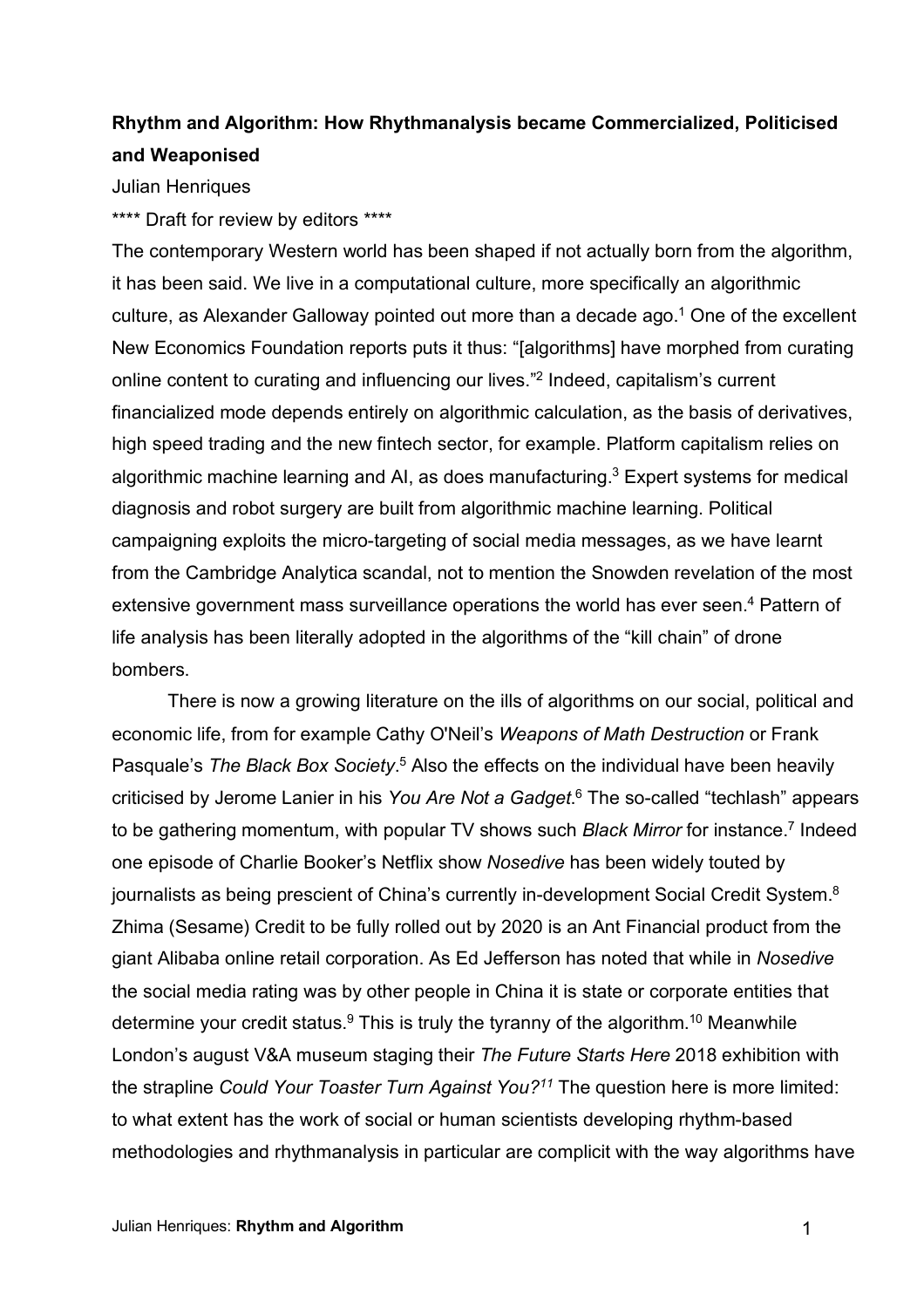leant themselves with such alacrity to commercial corporate interest, if not nefarious military ones?

Algorithmic procedures are probably the leading technology in achieving the destruction of ordinary lives that neoliberal austerity requires. The term *technology* is important here, as it lays claim to a deep-seated ideology of the supposed neutrality of these algorithmic techniques. Nothing could be further from the case – algorithms do not express some neutral mathematical truth, rather they are saturated with corporate and / military values, all the better to be so disguised in plain sight under a "common sense" technocratic ideology. This chapter argues the algorithmic processing should be considered as the leading edge of this *technocratism*. Algorithms are the new experts. Evegeny Morozov's calls this digital "solutionism," or Meredith Broussard dubs it "technochauvinism," some years ago Seymour Pappert described as the "technocentric fallacy."12 To explore these issues the chapter takes several examples to raise some key questions to understand how this might have happened. The examples are Helen Knowles' artwork *Superdebthunterbot*, the use of algorithmic analysis of urban spaces of Amsterdam, the Metropolitan Police Gang Data Base, the Google Urbanism project; then finally the military use of algorithms in the theatre of war.

This chapter compares rhythm with algorithm in order to use the former as a foil against the later. It adopts an approach of thinking-through-rhythm to counter the increasing ubiquity of what amounts to thinking-through-algorithms, which is of course in actual fact how machines operate.<sup>13</sup> It argues that the concept of rhythm can be used to capture some of the human and political values and meaning that the algorithm excludes and thus could provide an important resource for the arts, humanities, human and social sciences research. In short, the values embodied in rhythm as a potential critique and alternative. It is after all the arts and humanities held responsible for the frame of reference for human endeavour – further to what has become the primordial marketable values of "convenience" and "efficiency." The current migrant crisis of the Black Mediterranean makes it only too evident how our humanity is lost when these alone dominate.<sup>14</sup> The relentless hydra-headed beast of austerity makes a difficult target at the local scale. Only in the most extreme instances is there a pushback, for example, with the development of autonomous robot lethal weapons systems such as Google's Maven project, where this came from tech workers themselves.<sup>15</sup> The chapter also points out that rhythm's use as a critical tool is to some extent compromised by the way that Pattern of Life analysis, for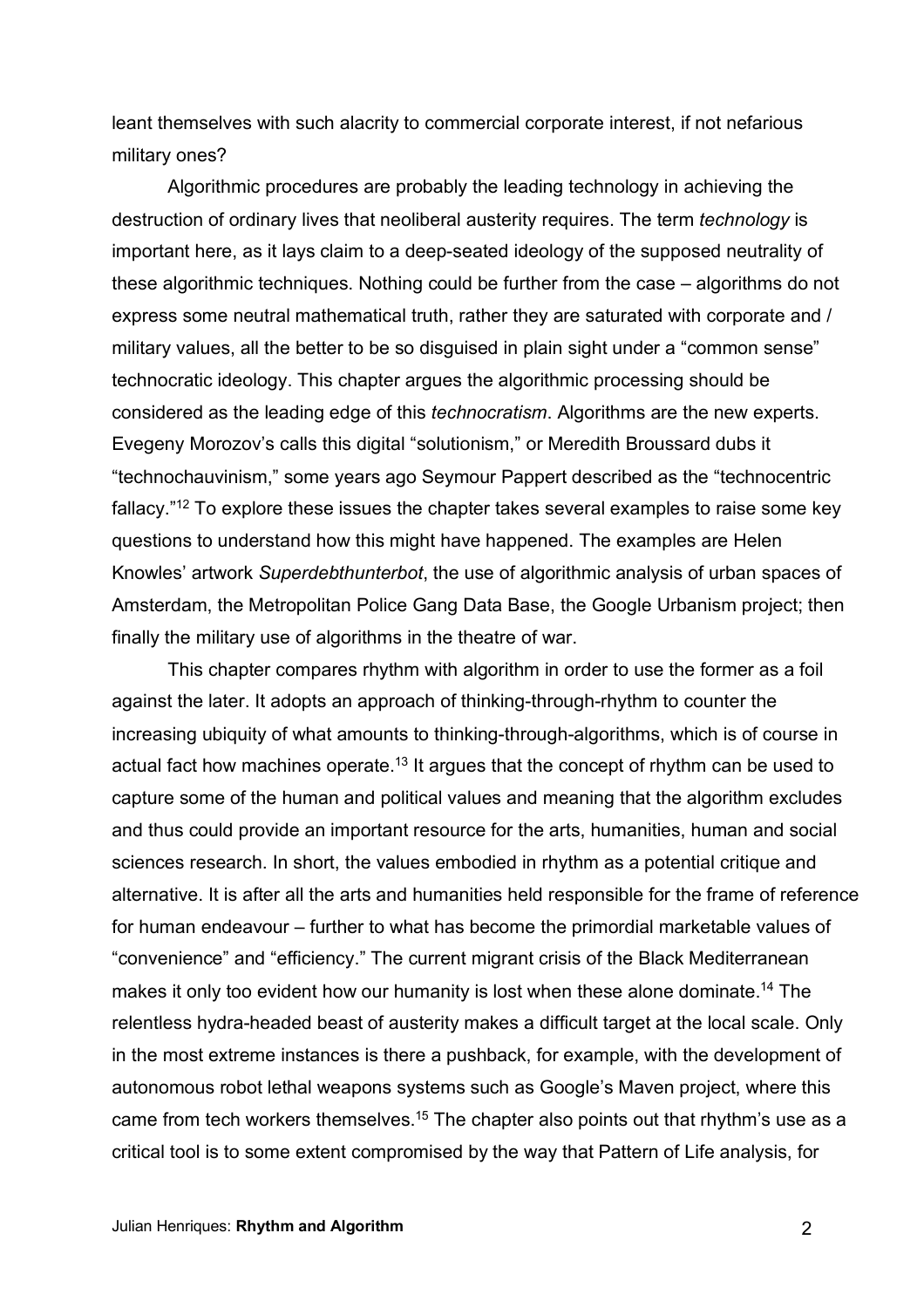instance, has been hijacked for military surveillance and target identification, as described below.

We begin with some preliminary questions on the similarities and differences between rhythm and algorithm. To start with an algorithm can be defined as a mathematical code that is invisible, distributed, sub-sensorial and embedded in software routines. It is the essential procedure for AI and machine learning. As the performance of a routine such it conforms to the manner in which Wittgenstein recommended we understand words, by asking not about their meaning, but rather what they do. What algorithms do is extract meaning from the data set, that is, refine the raw material of the data set into something that has commercial value. The word *algorithm* combines *algorismus* (Latin) after Muḥammad ibn Mūsā al-Khwārizmī, the Persian polymath in the House of Wisdom in 9th century Baghdad, together with the word *arithmos* (Greek αριθμός) meaning "number." His name Al-Khwārizmī is also the origin of the word digit in Spanish (*guarismo*) and Portuguese (*algarismo*). Al-Khwārizmī is considered one of the founders of algebra, as derived from *al-jabr*, one of the two operations he used to solve quadratic equations as he described in his *The Compendious Book on Calculation by Completion and Balancing* published in 820 CE.16

While the power and influence of the contemporary algorithm has come a long way over the last millennia, its operations remain true to this ancient root. In *The Digital Condition*, Felix Stalder locates what he calls *algorithmacity* as one of the three key tenets of this condition (along with *referentiality* as making use of already meaningful rather than raw material and communality, that is, communities of practice). Stalder defines *algorithmacity* as "those aspects of cultural processes that are (pre-) arranged by the activities of machines."17 As with a google search, for example, these transform the incomprehensible masses of big data into the small data a human being can comprehend. Stalder continues: "they create new dependencies by pre-sorting and making the (informational) world available to us, yet simultaneously ensure our autonomy by providing the preconditions that enable us to act."<sup>18</sup> This gives the algorithms literally a vital role as the lens necessary to see the digital world – without which we would be totally blind. It also raises a host of all-important questions, such as to who are the opticians that prescribe them?

The fact of the matter is that we are totally dependent on our algorithmic instruments to make any sense of the oceans of data. This is the case with our patterns of consumption as it is with scientific research, identifying gravity waves or indeed the "god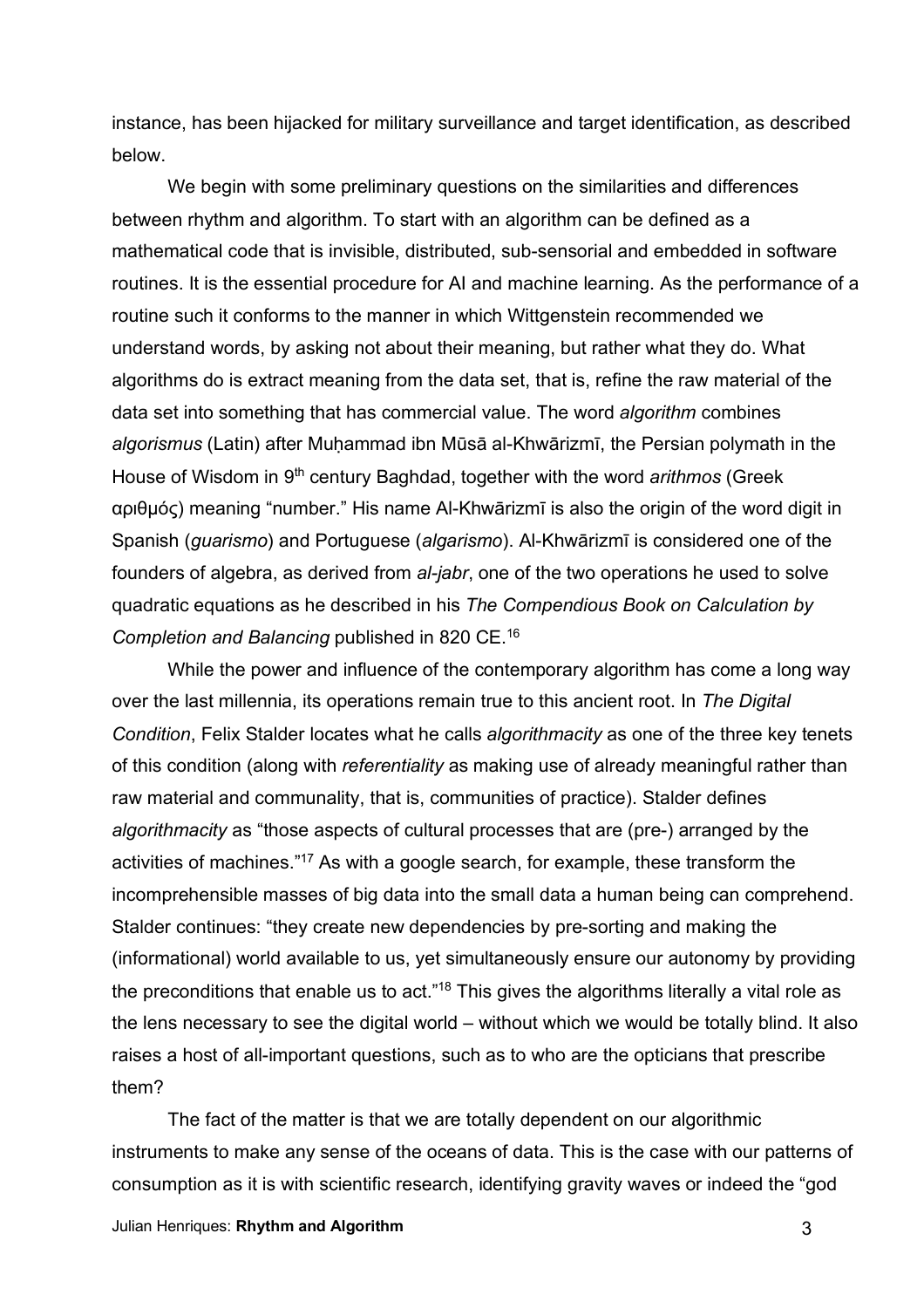particle" of Higgs Boson in the mass of CERN data. The data set is simply impossible to know, it is entirely off the scale human comprehension, making it an excellent example of what Timothy Morton calls a *hyperobject*, though strangely he never mentions the digital domain in this respect.<sup>19</sup> It turns out that one of the best rendering of this data world is provided by Jorge Luis Borges in his short story *The Library of Babel*, published in 1944.20 "The Universe (that others call the Library) is composed of an indefinite, perhaps infinite number of hexagonal galleries..."<sup>21</sup> are the story's first words. (Google Books some half century later has in fact all but realised this). Borges continues: "the Library is 'total' – perfect, complete and whole – and that its bookshelves contain all possible combinations of the twenty-two orthogonal symbols (a number though unimaginably vast is not infinite)..."<sup>22</sup> Borges tells us that the first reaction to the announcement that the library contained all books was "unbounded joy," but this "unbridled hopefulness was succeeded, naturally enough, by similarly disproportionate depression."23 And what followed this was absolute chaos and destruction of sections of the library by various fanatical sects. Borges ends the story with the realization: "*The library is unlimited but periodic*… My solitude is cheered by that elegant hope."<sup>24</sup> Strangely enough, this periodic structuring is literally what the recursive nature of an algorithmic routine reveals.

Delving a little deeper into the nature of the algorithm, Robert Kowalski formulated what has become its classic definition, succinctly expressed in the title of his 1979 paper: "Algorithm = Logic + Control." Kowalski states that an algorithm consists of "… a logic component that specifies the knowledge to be used in solving problems, and the control component, which determines the problem-solving strategies by means of which the knowledge is used."25 Kowalski argues that recognising what he calls the *what* and the *how* as separate functions will improve the efficiency and effectiveness of computer programming. Though he might not be aware of it, to make this distinction Kowalski is in effect arguing against an equally classic definitions of the relationship of these components. One of course is Foucault's famous dictum: Knowledge = Power. Another is Gilles Deleuze equally well-known formulation of control societies, as discussed by Seb Franklin.<sup>26</sup> There is little reason to suppose that what cannot be pulled apart in the actual socio-political world can be severed in the digital domain of code. This obfuscation, of course, is exactly the manner in which the corporate data aggregators and their algorithmic processing platforms acquire its power and influence over human activity in the actual world.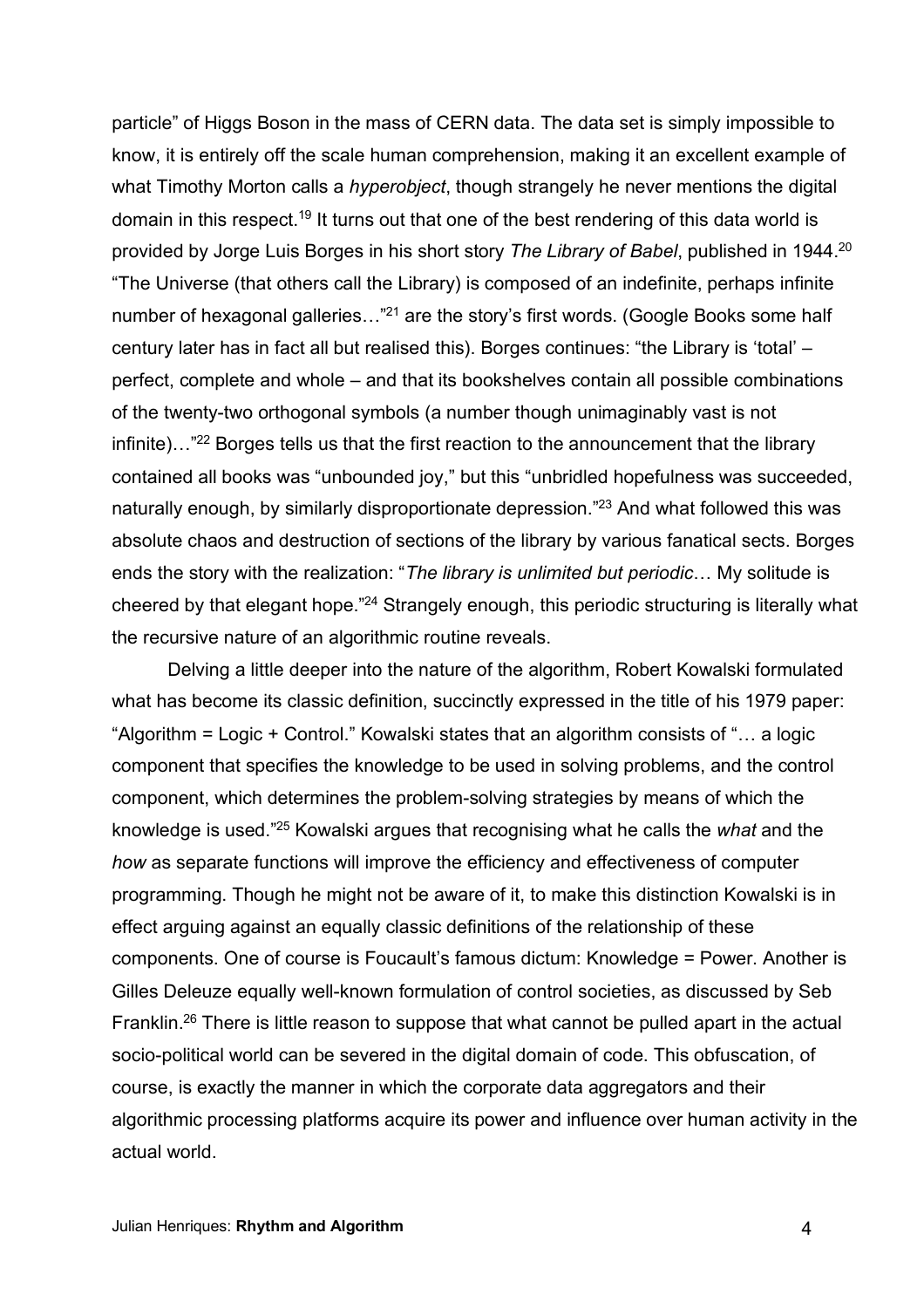## **Figure 1 Kowalski's components of an algorithm, diagram**

While not taking the logic-control distinction at face value, it does offer considerable value for the present investigation of the relationship between rhythm and algorithm. A similar formula for rhythm would be:

 $R$ hythm = Timbre (Hz + dB) + Periodicity

Here timbre is the complex of frequencies and amplitudes of which every natural occurring sound consists; and periodicity is the frequency of the rhythm, counted in BPM (beats per minute). Periodicity is the pattern or gestalt the rhythm makes. Timbre could therefore be considered as the logic of the sound, periodicity as its control.

The periodic motion of a rhythm necessarily unfolds in time in exactly the same way an algorithmic routine has to do. The distinction therefore comes to be made between logic and timbre, the former a matter of mathematical abstraction, the latter one of sensory experience. Indeed, the complexities and intricacies of the timbre of a sound have so far proved largely resistant to the counting of frequencies and the measuring of amplitudes on which the science of audio engineering is principally concerned.27 Fortunately the Fourier Transform by which every frequency is reduceable to a sine wave relieves the engineers of addressing such complexities.28 The issues of power and control are ones under continual discussion in what follows.

# **Logic and Control**

For algorithms execute the routines of which they consist requires constant recursion. Algorithms are periodic in the same manner as rhythms, though not at any human scale, but rather millions of reiterations per second, far in excess of the sensory faculties with which we are endowed. Furthermore, it gets more complicated than that, as McCann and his co-writers describe:

Whereas historically algorithms would be programmed to complete a task through the input of clearly defined instructions, modern algorithms based on machine learning allow computer systems to create their own instructions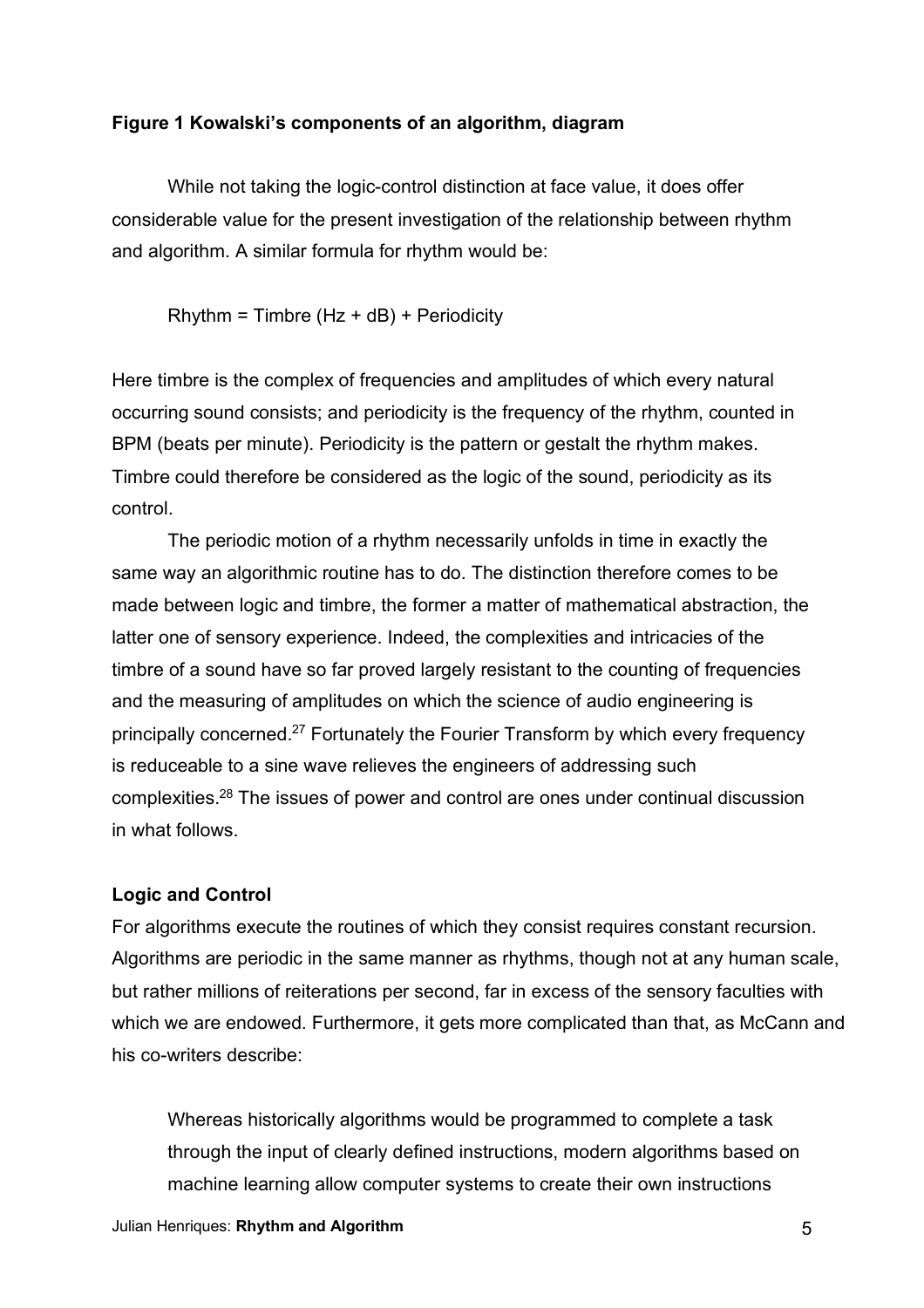based on detecting correlations in huge data sets, learning a multitude of ways to complete a task and creating relationships between inputs and outcomes <sup>29</sup>

The consequence of this, as McCann points out is for computers to be able to take on tasks that previously would have been reserved for human operators. Most important, the nano scale and speed, multiple authorship, system wide distribution and autopoietic learning of algorithmic operations certainly remove them from human purview. It is literally the case that no human being can answer the question as to what was the "suspicious activity" that triggered your credit card to be stopped. Such decisions have been entirely outsourced to pattern-detecting algorithmic processing. This has made it very easy for the corporate entities who develop, own, run and make vast profit from the servers running these algorithms to claim that they are somehow legally beyond their corporate responsibility. This is of course the defense of denial that trips so readily from the lips of Zuckerberg et al when they cannot avoid official questioning from government enquiries.

These issues of power and responsibility are precisely those raised by Helen Knowles' video artwork *The Trail of the Superdebthunterbot*. <sup>30</sup> The 45 min video was filmed in Southwark Crown Court and cast from legal experts. The artist describes the premise for the work as follows:

In a fictional plot, Superdebthunterbot sees an unscrupulous debt collection agency buying the debts of students across the UK, and then using unconventional means to ensure there are fewer defaulters. Through the use of big data, individuals are targeted and constantly shown job adverts, so more money gets paid to the debt collection agency once the students sign up to a job.

The drama of the piece comes when "in a tragic twist, two young people die after taking part in a risky medical trial advertised to them through the algorithm." This leads to the question:

Is the algorithm culpable? If Superdebthunterbot has the ability to selfeducate, learn, and modify itself independently of humans, can it be found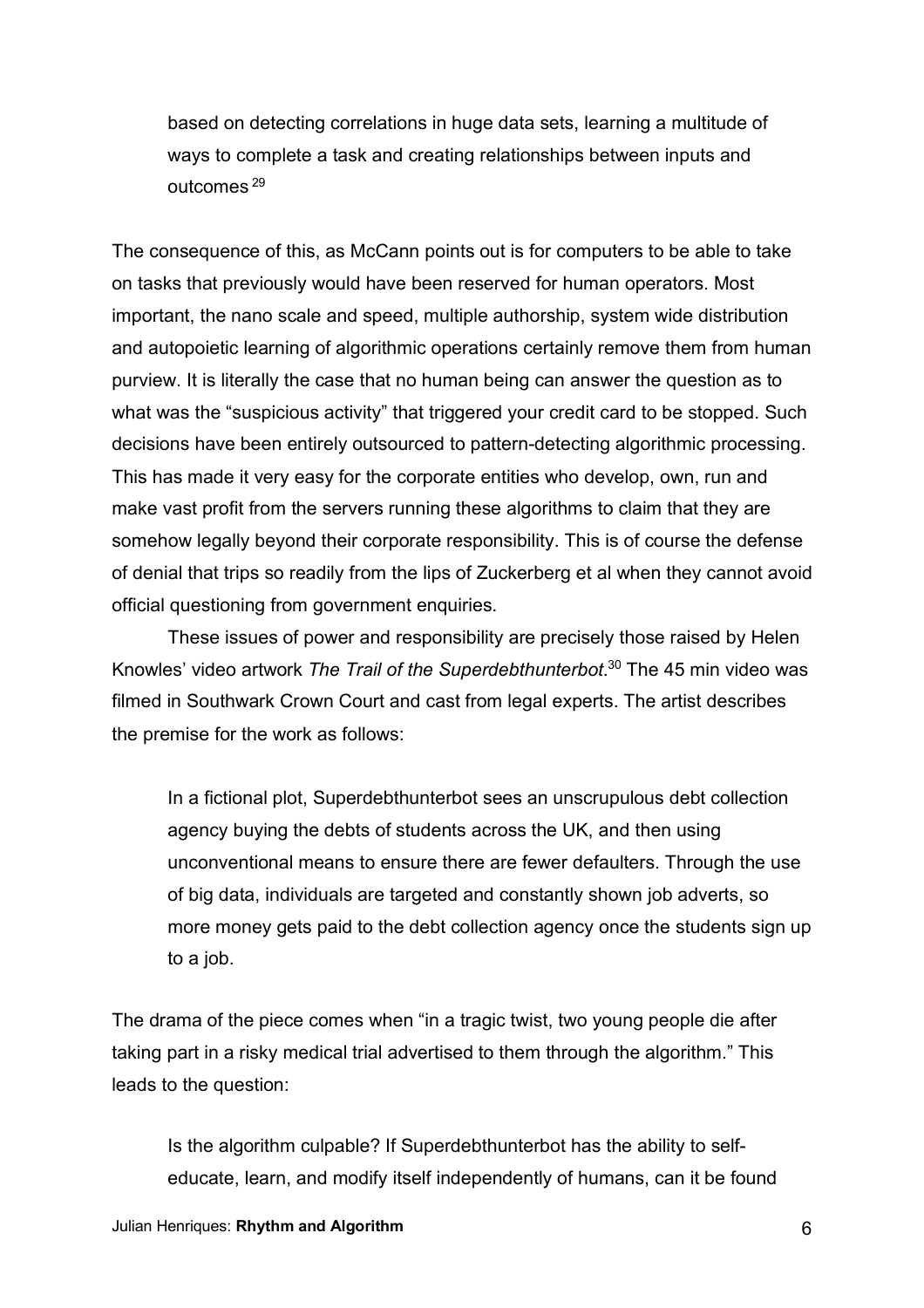guilty of manslaughter if someone dies as a result of its actions? Can rigid legal rules apply to something that's essentially abstract?

It is precisely the nature of the status of an algorithm as a self-learning software routine that makes it comparatively easy for the corporations to evade their responsibilities.

# **Figure 2 Courtroom sketch by Liza Brett to document Helen Knowles' video work**  *The Trial of the Superdebthunterbot* **(2015)**

These issues of responsibility of and for algorithms can be theorised in terms of Saussure's semiology where the signifier forever floats above the signified never to be tied down to an actual object. In a way this is what Knowles is searching for – the proverbial *point de caption* (upholstery button) where the signifying code meets the signified reality. In Lacanian theory this is the phallus, but in the courtroom not even death provides a sufficiently secure linkage between the code and its consequences. Again, arts and humanities research and theory can be held to bear some responsibility, in so far as one of the principle drivers for structuralism was to secure its status as the *science* of language, allowing the social sciences at long last to become such.

In the respect the algorithm can be considered as the ultimate floating signifier, or more precisely Guy Debord's *simulacrum* – the copy for which there is no original. This is becoming increasingly the case on account of "self-learning," "deep-learning" and "unsupervised" algorithms defined entirely by their functionality without ever being able to know how this is achieved. In addition, as Stalder states: "The world is no longer represented; it is generated uniquely for every user and then presented."31 This erosion of any truth value, or any correspondence of representation with the actual world all to readily bleeds into the actual world via the echo chambers of fake news. This provides a fitting description of the algorithm-generated financial instruments entirely untethered from any real-world assets, or the digital platforms across which global corporations sell meals, accommodation and transport etc. In every instance the outcome of this "escape into code" facilitates the avoidance of responsibilities to consumers, to employees or as taxpaying corporate citizens.

# **Algorithmic automation**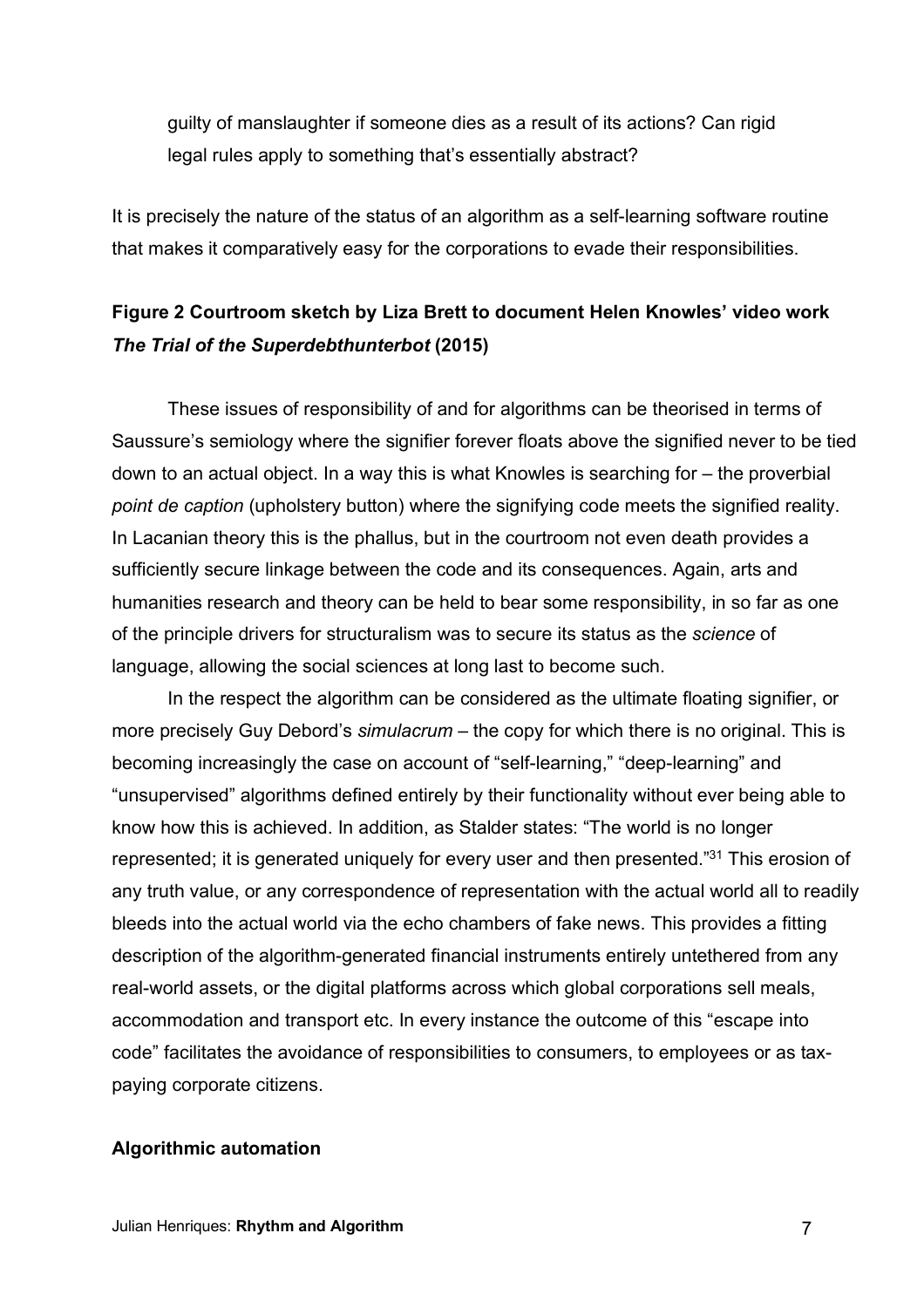In principle the algorithm can be considered as no more than a mechanization procedure, informational automation, outsourcing calculation processes to a machine. The abacus and the slide rule are two such instruments, but it was not until Babbage and Lovelace's difference engine as the progenitor of the computer that such procedures became fully mechanised. As it well-known, this was on the basis of the mechanisation of the previously entirely manual weaving process as was first achieved with the Jacquard loom in 1804. The great leap that Babbage and Lovelace made was to mental calculations as mechanical operations. The wheel may be an extension of the foot, as McLuhan put it, but it operates on the principle of rotation, rather than bipedal locomotion. Similarly, the repetition of an algorithmic routines are design plays to the forte of machines rather than human capacities. It is not that human operators have been saved from repeating routines of repetitive work, far from it, as Anson Rabinbach details.<sup>32</sup>

The factory assembly production line was literally the engine of the twentieth century's industrial revolution, pioneered as it was several hundred years earlier in the slave plantation economies of the Caribbean colonies.<sup>33</sup> The assembly line's partial mechanisation of manual tasks relies on exactly the same principle as the calculations performed by the algorithms – breaking down a large complex task (previously accomplished with a comprehensive range of craft skills and experience in a workshop) into a long series simple routines and sub-routines requiring only a minimum of skills training for human operators.

It is of course the remaining human operators that the current wave of factory automation – depending of course on the algorithmic machine learning – is set to replace. "Everything feels like the future but us" is the comment of one of the workers in Elon Musk's Tesla robot-run car factory.<sup>34</sup> The march of mechanisation is hardly novel, as Siegfried Gideon documents in his *Mechanization Takes Command*. <sup>35</sup> It's progress was compiled by the Encyclopaedists Denis Diderot and Jean le Rond d'Alembert's huge *Encyclopedia, or a Systematic Dictionary of the Sciences, Arts, and Crafts* published between 1751 and 1765. Enlightenment thinkers were fascinated by the mechanical in the manner we currently are with the digital. Jacques de Vaucanson's defecating mechanical duck of 1739 was a hugely popular attraction. <sup>36</sup> Julien Offray de La Mettrie's treatise *Man a Machine* crystalized these thoughts originated a century earlier by Descartes.37 Not that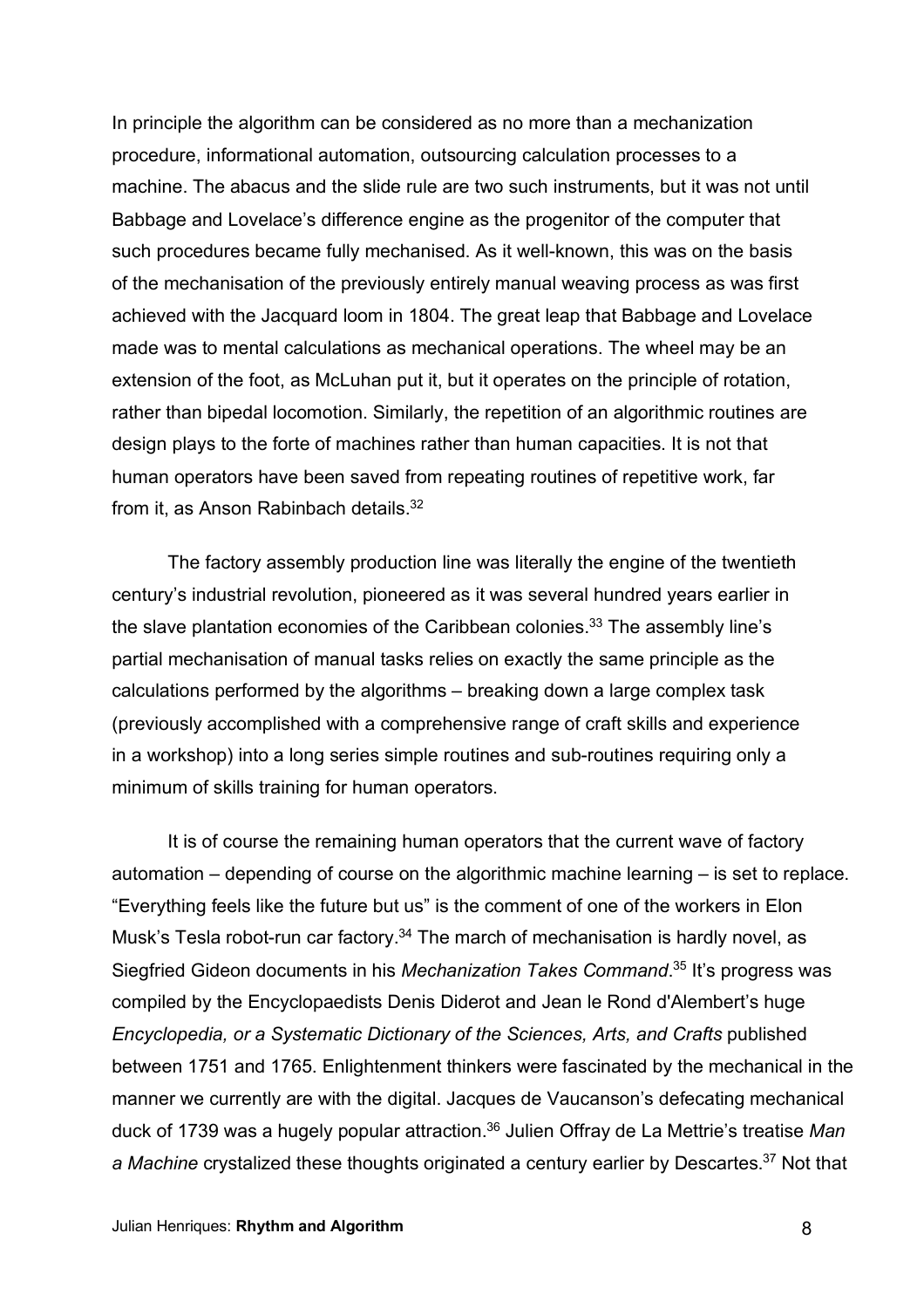this march of mechanization did not also inspire significant foreboding, as brilliantly articulated by Charles Babbage in his prophetic *Ninth Bridgewater Treatise* of 1838.38

## **Repetition**

The link between rhythm and algorithm arises from the fact that both unfold in time, that is, are rooted in periodic movement of reiteration, repetition, recursive motion – the refrain. A rhythm repeats itself, turning a random event into a meaningful pattern. This was Pierre Schaeffer's great discovery with *musique concrète* in the 1940s where he essentially invented the loop.39 The tape loop transformed mere noise into what could be appreciated as a musical sound, simply by the act of repetition, without any further effects. This can be taken as an example of what Jacques Attali describes as the prophetic function of music; rhythm anticipates alogorithm.<sup>40</sup> Sounding anticipates forms of social organisation, as the division of labour of the symphony orchestra anticipated the factory assembly line, according to Attali. The concept of rhythm can of course be traced back to antiquity and this is exactly what Pascal Michon does in his *Elements of Rhythmology*. <sup>41</sup> As most relevant for the algorithm, rhythm is best identified in relation to *rhythmos* as defined by Emile Benveniste as the *form* and *flow* and to rhythm as deployed in Lefebvre's rhythmanalysis, as detailed elsewhere.42

Despite being at the heart of industrial progress, the idea of repetition has not had a good press as far as Western philosophy is concerned. Repetition has traditionally been considered as the anathema to Western civilization itself, as Achille Mbembe discusses.43 Indeed Hegel states this quite explicitly; James Snead details this.<sup>44</sup> Africa, Hegel contended was the Other against which Europe could define itself. Africa could not be considered as capable of achieving any form of civilization and continual repetition was indicative of the lack of progress that made Europe the superior. Again, the Western Avant Garde musical tradition is at work to rehabilitate repetition as a positive aesthetic with minimalist composition techniques developed by Steve Reich and Philip Glass.45 This goes against the grain not only African prejudices, but also the Modernist Romantic idea of artistic creativity as being born from originality. It turns out the repetition in music is in fact a complex matter further to the mechanical meter of the drum machine; it revolves round minute variation to increase the listeners anticipation and thereby involvement with the music, as Matthew Butterfield explores.<sup>46</sup> This is the essence of the groove.

#### **Different Scales**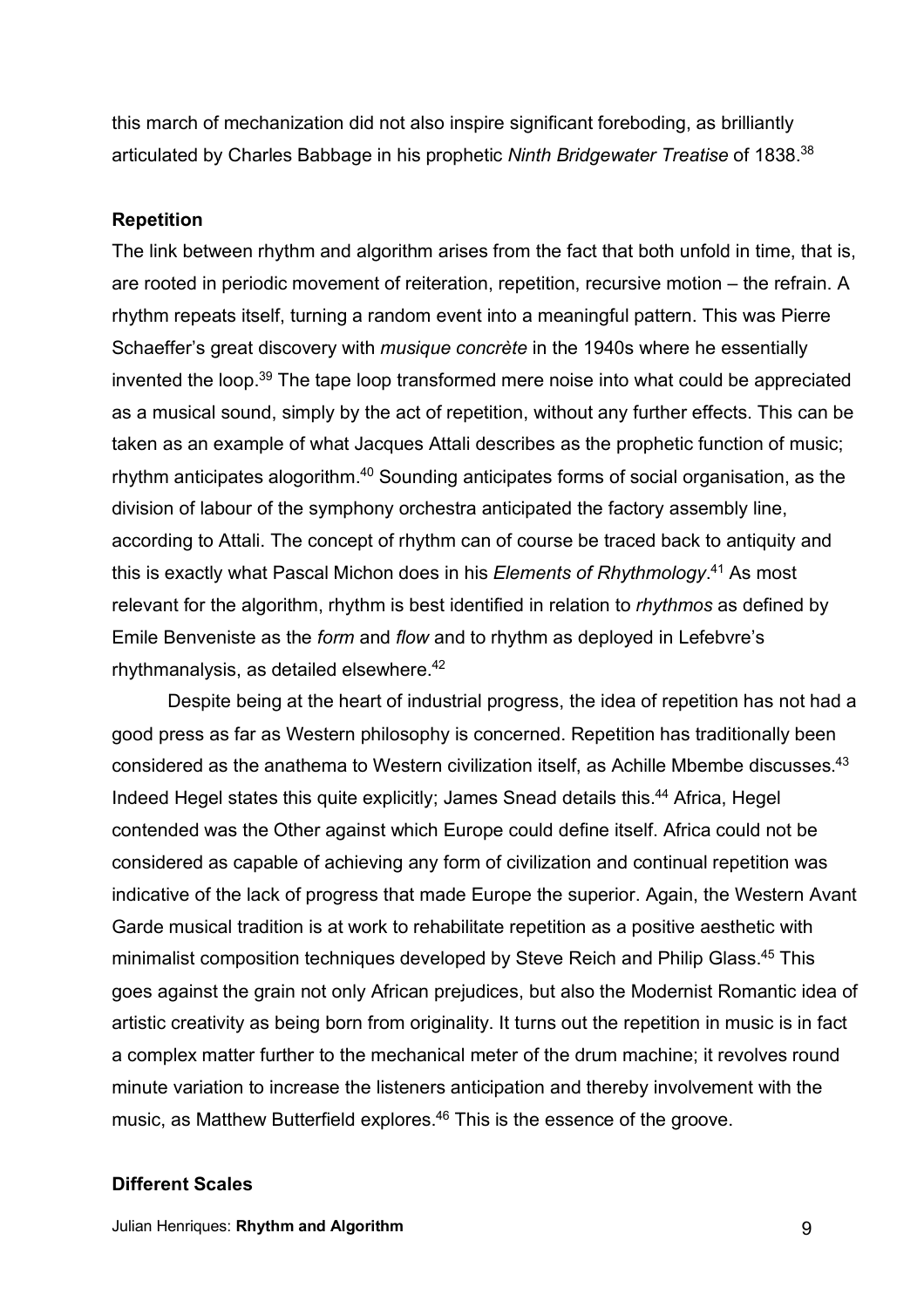What then are the significant distinctions to be made between rhythm and algorithm? One is evidently a matter of scale and speed of operation, between big data and small data, so to say. Another is ownership, as a rhythm is shared in a musical tradition, whereas an algorithm is often a corporate owned trade secret. Rhythm and algorithm also differ from each other in terms of the age-old dichotomy between qualities and quantities. Rhythm is expressed, in human practices and techniques of for example *musicking,* as Christopher Small describes them.<sup>47</sup> These consist of the fully comprehensive range of activities that are required not only to produce, but also give the qualities of meaning to what traditionally we understand as a musical performance. Generating meaning requires human attention and human values; it is a reciprocal process that resides in the relationships which of course often involve signs, codes and objects, but can never be reduced to these alone. Non-representational meaning that is *presented* in the embodied expression of gesture or intonation can only be *re-presented* in linguistic codes.

Algorithmic processing, by contrast, is a strictly electro-mechanical, the pure logic and control of code, procedural rule and routine without content or meaning. As with machine learning, it is something on which computing machines can operate incredibly fast and efficiently, but entirely beyond our ken. It is only concerned with what can be quantified, the difference between input and out, or classical stimulus and response, with absolutely no concern for what are considered to be the essentially unknowable processes in between. The algorithm is entirely a behaviourist tool only ever measuring what, incapable of ever considering why in procedures that Antionette Rouvroy has dubbed "data behaviourism."48 Thus not only is the algorithm itself a black box, on account its autonomous learning mentioned above, but "for algorithms, people are black boxes that can only be understood in terms of their reactions to stimuli."49 In this respect the algorithm-rhythm distinction is aligned to that between mechanical meter (takt) and expressive rhythm. Of course, it is only too evident that the ever-increasing intensities of data extraction operate without the slightest need for meaning. As Yuval Noah Harari succinctly describes the project of Modernism: "humans agree to give up meaning in exchange for power."50

This is perhaps one of the respects that the human and social scientists are to some extent culpable for the shortcomings of the algorithms – not so much by commission but as by omission. For the first half of the twentieth century human sciences were in the thrall of the so-called hard sciences, principally physics. B. F. Skinner's "black box" psychology of behaviorism was one of it's at-the-time successes – since entirely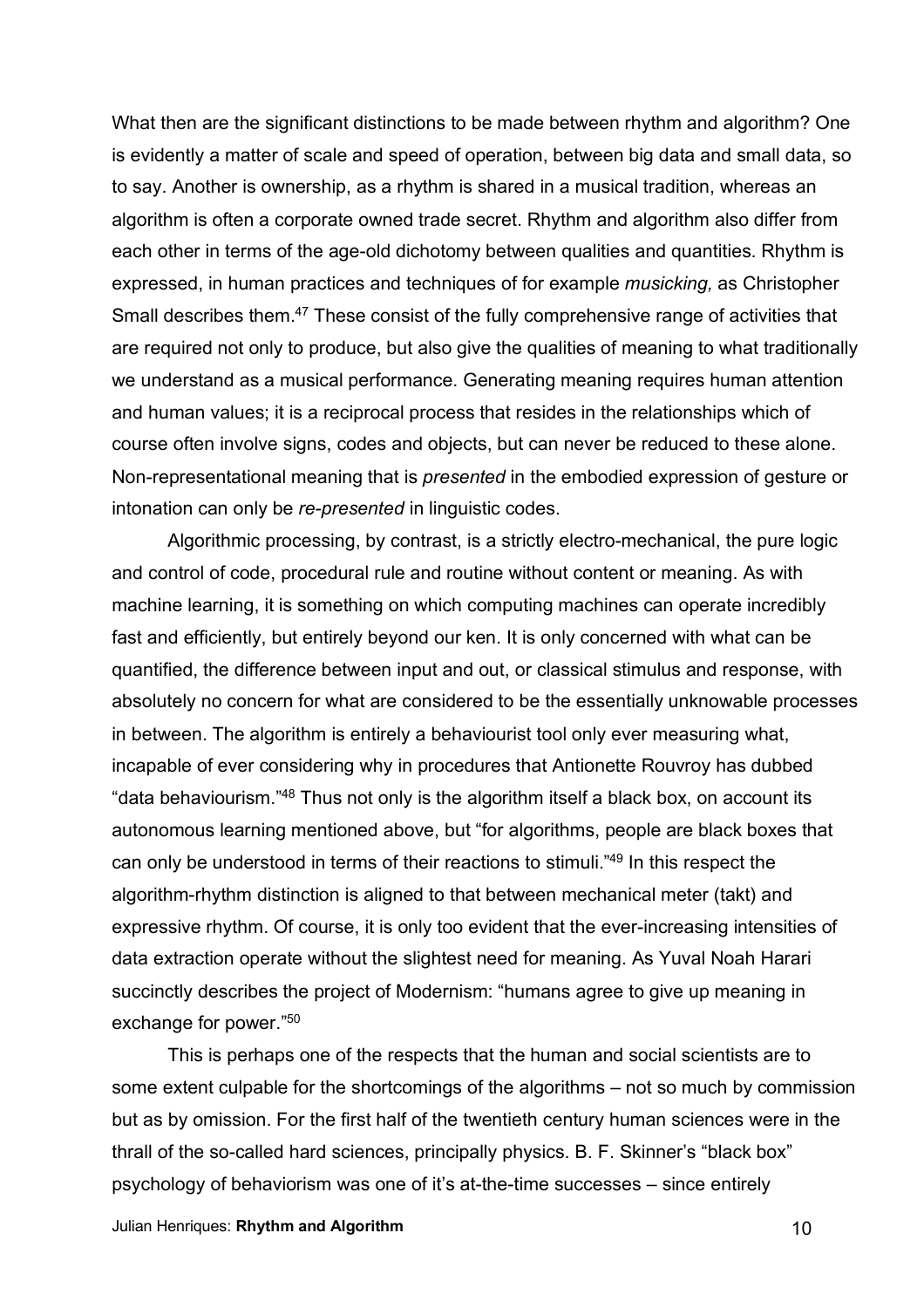abandoned in favor of cognitive psychology – until that is, the recent rise of CBT (Cognitive Behavior Therapy). The young Sigmund Freud was not immune from this scientism with his early *Project for a Scientific Psychology* of 1895. It is even possible to pinpoint the pivotal moment when the tide turned in favor of science as the final arbiter of truth and meaning. This was on  $6<sup>th</sup>$  April 1922 with the famous debate between Einstein and Bergson, where the mechanistic scientist was widely considered to have won the argument over the philosopher's speculation and introspective methods.<sup>51</sup>

Then perhaps recognizing its limitations, in mid-century favor turned to cybernetics and engineering as the new models for scientific reductionism. For cybernetics communication and control are one and the same, as Felix Stalder discusses.<sup>52</sup> From this Shannon and Weaver's Information Theory was born, this is to say, a theory of communication as *engineering* and thereby only concerned with probabilities and signal to noise ratios – with nothing to do with the meaning (let alone knowledge, understanding, or wisdom).<sup>53</sup> There were very few exceptions mounting any critique of this idea that communication could simply be reduced to information. George MacKay and Gregory Bateson were two critics at the time in the 1950s, another more, recently is James Durham Peters.<sup>54</sup> Otherwise human scientists, now speaking the language of structuralism, abandoned the field communication to the information theorists. This is in effect returning communication to the fold of behaviourism whose data outpourings are currently being devoured by the algorithms. The fact that this has proved to be so effective as a business model for selling products, services and propaganda means that the idea of meaning has become literally surplus to requirements.

### **City Rhythm**

It was against this same mid-century background that Henri Lefebvre's rhythmanalysis has its appeal. Here at last was a human scientific methodology – human because it concerned rhythms and scientific because these could be counted. As the genealogy of rhythmanalysis has been quite fully discussed elsewhere we can proceed here with a current example of the use of rhythmanalysis.<sup>55</sup> This comes in the form of a recent study *City Rhythm: Logbook of an Exploration* by Caroline Nevejan, Pinar Sefkatli and Scott Cunningham. <sup>56</sup> The study was commissioned by the Amsterdam municipality for the purposes of civic planning. Most importantly, it serves as a contemporary example of a non-commercial and non-military deployment of rhythmanalytical methods, bringing Lefebvre's approach up to date with the computer modelling of large data sets.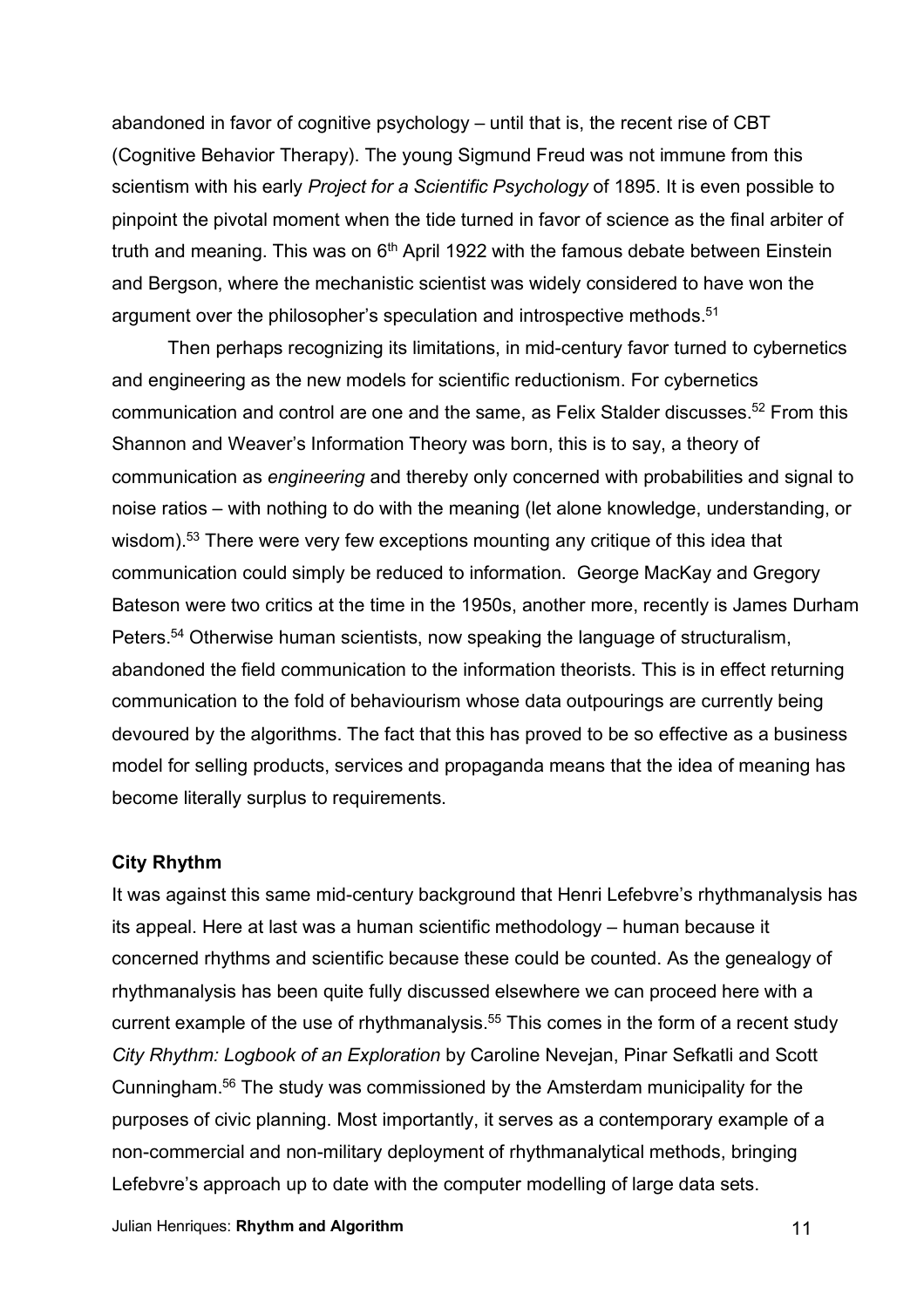The authors conclude optimistically that "rhythm analysis, in the physical world as in the related data domain, offer a potential new approach for policymaking.<sup>57</sup> In the course of their investigation they refine the rhythmanalytic method by distinguish between three scales: *beats*, *base* and *street rhythms*. Working with a grid of 500-meter squares:

Beats are defined as the state of a specific area at a specific moment in time. As an example of a state, a street might have lots of cars, a few cars, or no cars at all. Street rhythms show significant transitions over time for a specific area. The base rhythm of an area is defined by comparison to other areas. These derived rhythms are like a musical meter. In this specific context, individual street rhythms develop. Street rhythms represent a variation around a few specific themes.<sup>58</sup>

While the authors state they are "interested in understanding the dynamics of cities through the use of large data sets, in order to draw conclusions for *social safety* [my emphasis]" they also recognise it is equally valuable commercially for "asset data or streaming data, because it connects the datasets in order to display the ground rhythm of neighbourhoods."<sup>59</sup> It is this commercial exploitation that the rhythmanalytical methodology is powerless to prevent which of course is what makes it so attractive to Google Urbanism, as discussed below.

# **Figure 3** *City Rhythm: Logbook of an Exploration*

### **Rhythmic Appeal**

The periodic motion expressed rhythmically (as well as algorithmically) as an energetic and time-based understanding of the world appears offer a progressive potential. This is in so far as any critical approach has to imagine that things could be different from the status quo of fixed objects. Periodic motion is aligned with an events and processes of an energetic materialism, as against the tradition Newton mechanical view of the world of self-identical objects and external forces. This is a crucial epistemological shift from the idea objects to that of *relationships* – as this is where a pattern resides. In the terms of the ancient Greek philosophers the idea of rhythm aligns itself to Heraclitus who taught all is flux and permanence an illusion, as against Parmenides for whom it was the opposite; change was the illusion. This is the appeal of rhythmanalysis. So it came as a shock to find that the periodicity of rhythmanalysis that I had been assuming was inherently critical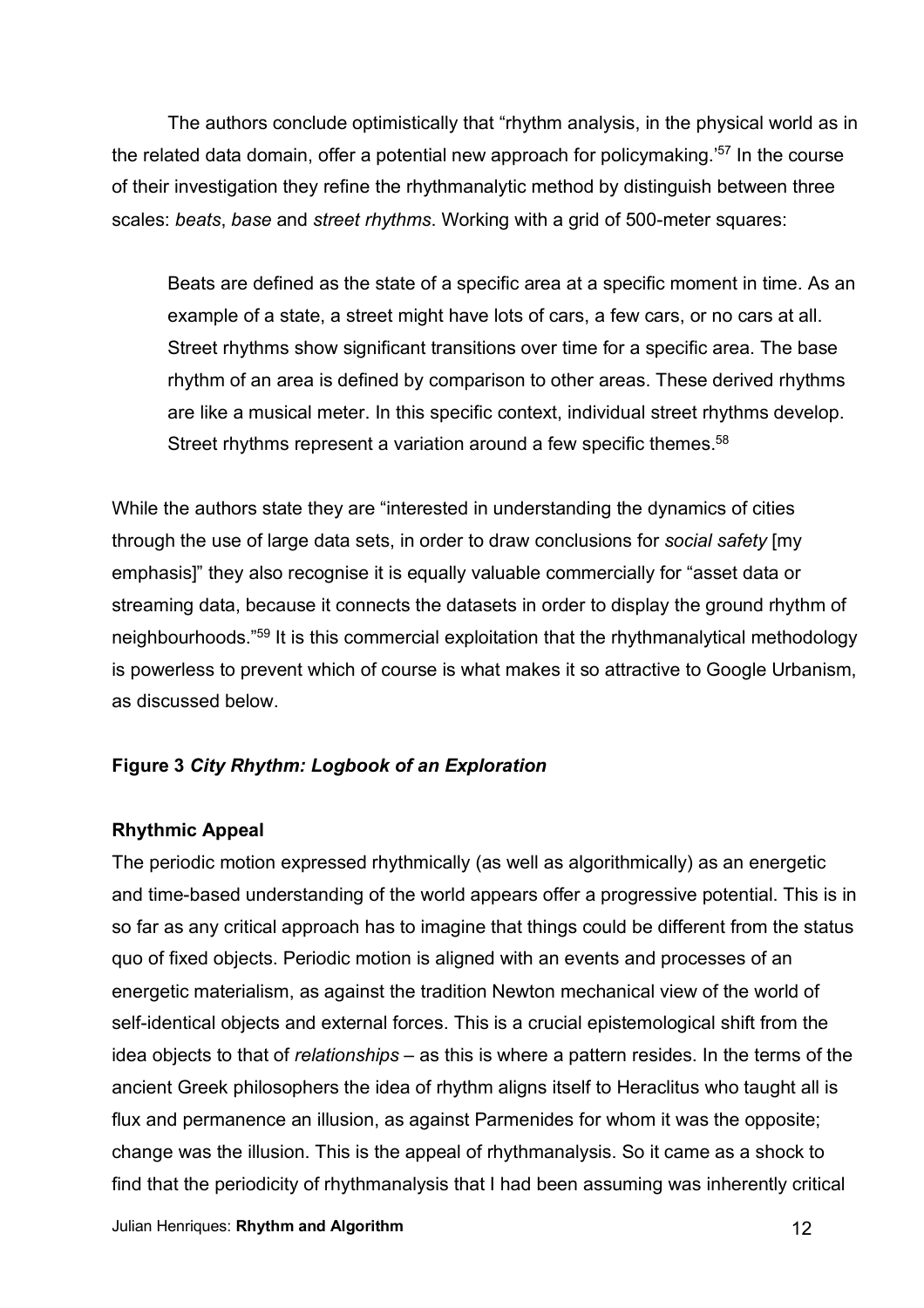and progressive, was in fact equally capable of being purposed for completely different ends. It is not without irony that far from periodic movement of the algorithms underpinning change, they are being used to cement together the new capitalism order.

This is not to subscribe to the view that the algorithm is a neutral mathematical code that can be used or abused. Far from it, as with every other technology, instrument or technique, the algo is deeply embedding with politics, culture and ideology, as Jonathan Sterne's in-depth investigation of the MP3 file format.<sup>60</sup> Software is never neutral, but has to be socially and historically located. As Louis Chude-Sokei argues in The *Sound of Culture*, technology is always raced and sexed.<sup>61</sup> Evidence against such a Panglossian view of technology appears to be mounting, not least on the basis of the facility with which the algorithmic tools at the basis of Facebooks' business model have been exploited for political ends as Carole Cadwalladr has done so much to expose.<sup>62</sup> Also, it should be remembered that there is a continual traffic between military and entertainment industries, as with VR technologies, or indeed Hedley Jones', the inventor of the Jamaican sound system, re-purposing is his RAF radar engineering skills for sound system design.<sup>63</sup>

## **Racial Profiling**

Algorithmic processing is anything but value-free. In fact, it tends to reproduce prejudices of the society at large – and in many instances exacerbate them. It is as if what is repressed by the value-free technocratic ideology takes the first opportunity to rush back into the picture. This is what Safiya Umoja Noble found in respect to Google searches for "why are black women so…" as detailed in her *Algorithms of Oppression: How Search Engines Reinforce Racism*. <sup>64</sup> As we have learnt about the "echo chambers" of social media, the algorithms are primed for attention-grabbing extremes, to aggregate and amplify like-minded viewpoints. Unfortunately, the amplifying effects of algorithmic analysis is not restricted to the racial prejudices of search engines and social media.<sup>65</sup>

The Metropolitan Police Service Gangs Violence Matrix become operational in 2012 in the political wake of the riots in London the previous year. The Matrix is a database and "a risk-assessment tool to assess and rank London's suspected gang members according to their 'propensity for violence'."<sup>66</sup> Those on matrix are known as 'gang nominals' and each marked as red, amber or green level of risk of committing a violent offence. In 2017 the Matrix included 3,806 people. The Amnesty International report *Trapped in the Matrix*  accuses the Met of a "racialized" war on gangs. It paints an entirely damning picture: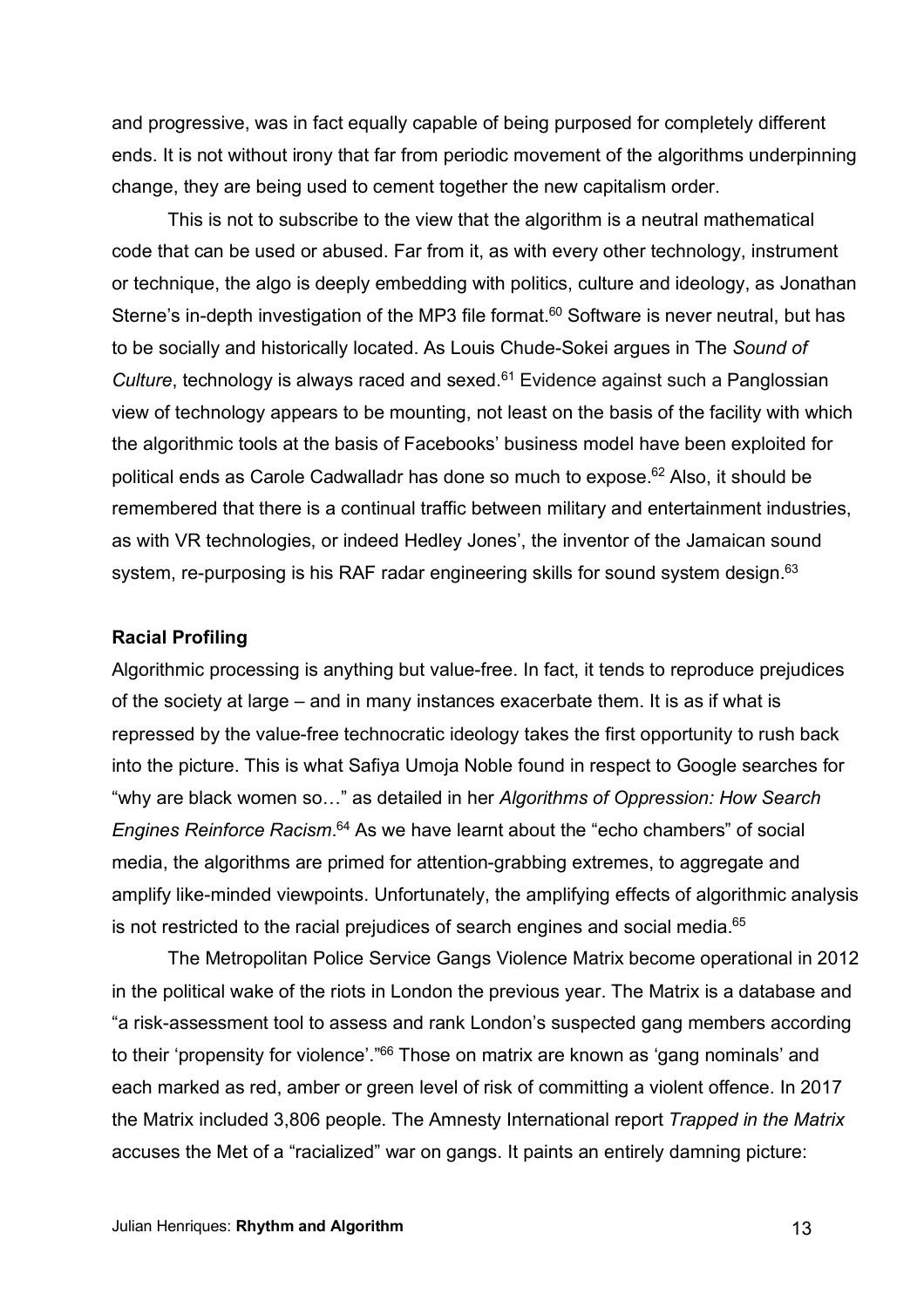Our research shows that the Gangs Matrix is based on a vague and ill-defined concept of 'the gang' that has little objective meaning and is applied inconsistently in different London boroughs. The Matrix itself and the process for adding individuals to it, assigning 'risk scores' and sharing data with partner agencies appears to be similarly ill-defined with few, if any, safeguards and little oversight.<sup>67</sup>

The report continues:

Not only does this data collection amount to an interference with young people's rights, but the consequences could be serious for those labelled as 'gang nominals', more than three-quarters of whom are black boys and young men.

Included in the report are comments from those interviewed including Martin Griffiths, Trauma Surgeon at Royal London Hospital, who states: "The Matrix is not fit for purpose, never has been, never will. It feeds an industry based on violence reduction...distorted to fit a narrative: All knife crime is committed by young Black men in gangs."<sup>68</sup> Griffiths goes on: "You put that child on the matrix, you wrote that child's future. There are no second chances in this society for poor Black kids."<sup>69</sup> The algorithmic analysis software assigning automated "harm scores" to those on the Matrix was developed by the Metropolitan Police themselves, rather than any third party.70

# **Pattern analysis**

On the basis of their shared periodicity a further common feature of rhythm and algorithm is that they both revolve round patterning. Pattern detection is precisely what the algorithms are designed to do as unrefined data has only the potential of commercial value. An entire industry has been built on this model with firms like Experian Mosaic using "geodemographic" algorithmic techniques to locate and target consumers in their home neighbourhood, thus further undermining the pre-digital advertising industry model. At the broader scale such patterning is indicative of a key characteristic of the human condition – trying to make sense of the world; on the whole animals and plants do not have to do this. Making sense of the world requires organizing it – finding the patterns, distinguishing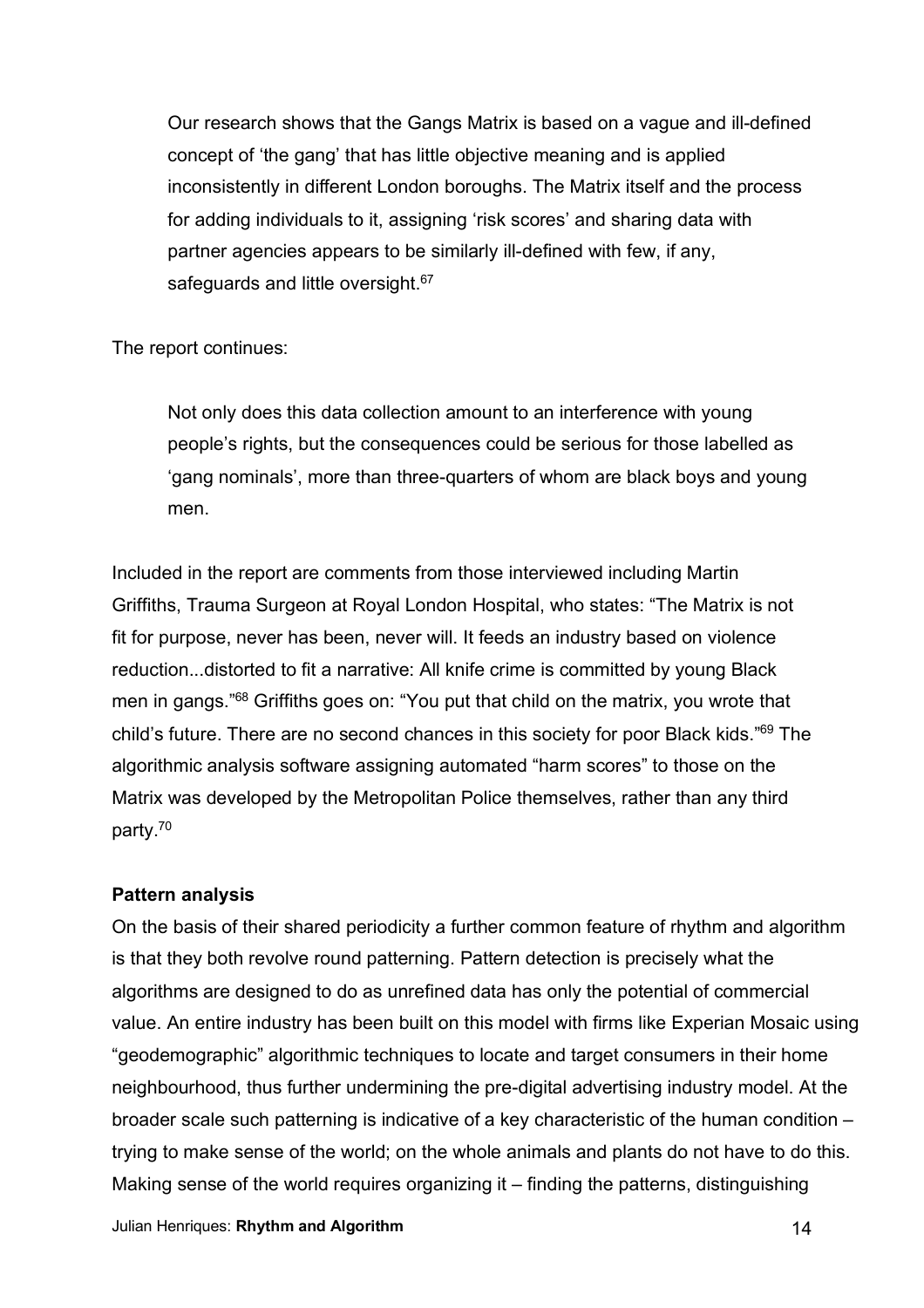between similar and differences. This patterning is often done in time, that is, in a linear sequence. With representation the principle tool for this has always been story-telling. With non-representational material then this is rhythm which is linear, polyrhythms in parallel.<sup>71</sup>

Such patterning can also be arranging physical objects as a visual gestalt. Both are patterning techniques, one in time, the other in space. Essentially patterning emerges from the relationship between things, rather the things themselves. Unlike machines, such relationships are limited by our human perceptual faculties. In the 1950s cognitive psychologist George Miller famously identified human short-term memory capacity as being 7 individual objects  $+$  or  $-2^{72}$  In terms of the pattern itself, according the principles of Gestalt Psychology there are six characteristics *proximity, similarity, closure, good continuation, common fate* and *good form*. Most importantly, Kurt Koffka recognised the non-reductive principle essential to the nature of a pattern: "The whole is *greater* than the sum of its parts."<sup>73</sup> This is to say patterning relies on relationships of difference. This critical insight has been most eloquently expressed by Gregory Bateson: "The *pattern which connects is a metapattern*. It is a pattern of patterns. It is a metapattern which defines the vast generalisation that, indeed, *it is patterns which connect*." <sup>74</sup> This takes us back to the distinction between rhythm and algorithm: "Quantity is measurable and comparable to similar others, but it cannot be exact. Quality, like class or number, is not measurable,"<sup>75</sup> Bateson tells us. For practical purposes however, the sheer quantity of the big data set interrogated algorithmically crosses the divide between quantity and quality; it finds the needle of pattern in the haystack of data. This has always been the ambition of the soothsayers – to find the pattern that predicts the future from the pattern of the runes, tealeaves, entrails, tarot cards or whatever.

Rhythms and algorithms have different relationships with patterning. Rhythms make patterns, algorithms find them, in short. Rhythms gather together events, assemble them, group as a gestalt in time. This key characteristic of the nature of human activity – as captured in rhythmanalysis – that it is never metric or linear. In this respect a rhythm is an aggregator. This of course is a rather different use of aggregation compared to the data aggregation that is the *modus operandi* of the platform capitalist corporations. It is of course these data sets on which they set the algorithms to work to discover. That is exactly what they do continuously at a scale and speed that by far exceeds any human sensory or comprehensive faculties.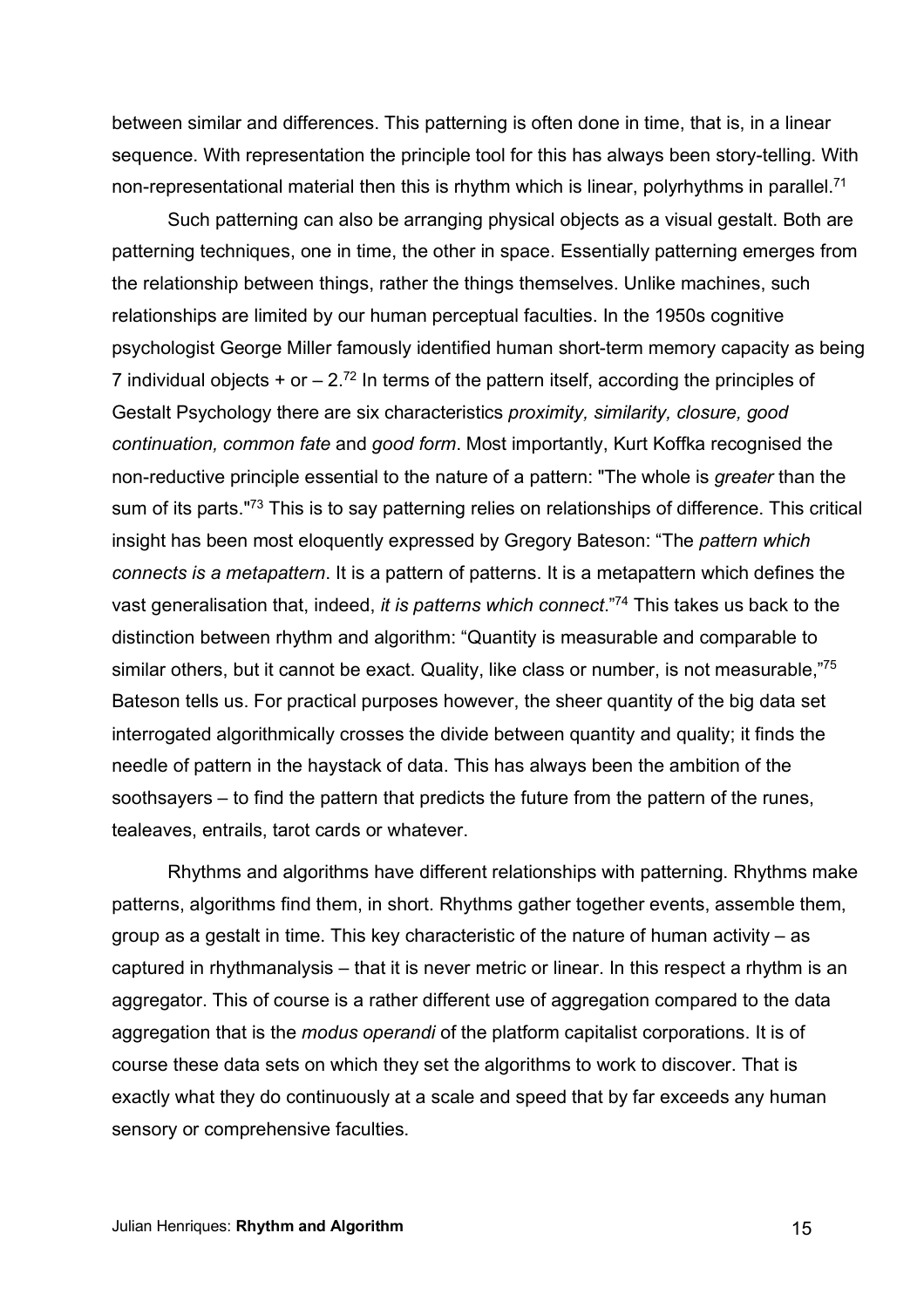In addition to their apparent commonalities there are some less obvious similarities between rhythm and algorithm to be uncovered. Rhythmic inflection has origins in the periodic motion of human practices and techniques, whereas algorithms have theirs in those of mathematics. Despite the fact that mathematics has traditionally prides itself on being purely an activity of the mind, removed from the real world of embodied activity, in actual practice this not the case. As André Leroi-Gourhan has argued that language has to be considered as evolving from embodied gesture.<sup>76</sup> In short, mind and hand co-evolved. More recently Brian Rotman applies a similar argument specifically to the language of mathematics itself.<sup>77</sup> He claims that the fundamental mathematical activity of counting has to be considered as being derived from the embodied gesture of counting objects in the actual world.

# **Sites of Extraction**

It appears as if the lack of human values only accelerates the need for the extraction of commercial value from the data sets. The first territory for algorithmic extraction was the personal, with smart phones, internet searches and wearable self-monitoring gadgets such as Fitbit. Now the terrain for extraction is expanding to the domestic sphere with the smart home that can boast, streaming entertainment services, Hive heating control, or Nest IQ advertised as "the clever thing for your everything," for example. Awaiting the arrival of the much anticipated IoT (Internet of Things) are the Google Home and the Amazon Echo and Show Alexi listening devices. As Jonathan Albright comments:

Echo signals the coming wave of ambient "life interfaces." It represents yet another opaque technological layer that mediates our lives—shaping the information we share with companies, how this data is used to model our behaviour, and the information, ideas, and products that we encounter as a result… With Echo, Amazon has ushered in the first of what is arguably a new class of interface, "cloud furniture," that is able to engage multiple users in *shared* interaction at the *group* level.78

What is always striking about all these devices both personal and home-based is the extent to which the ideology of convenience holds such sway that we are not only prepared to give all our data for free to the aggregator corporations, but also happy to pay for the devices that do this for them. We literally subscribe to the digital panopticon. The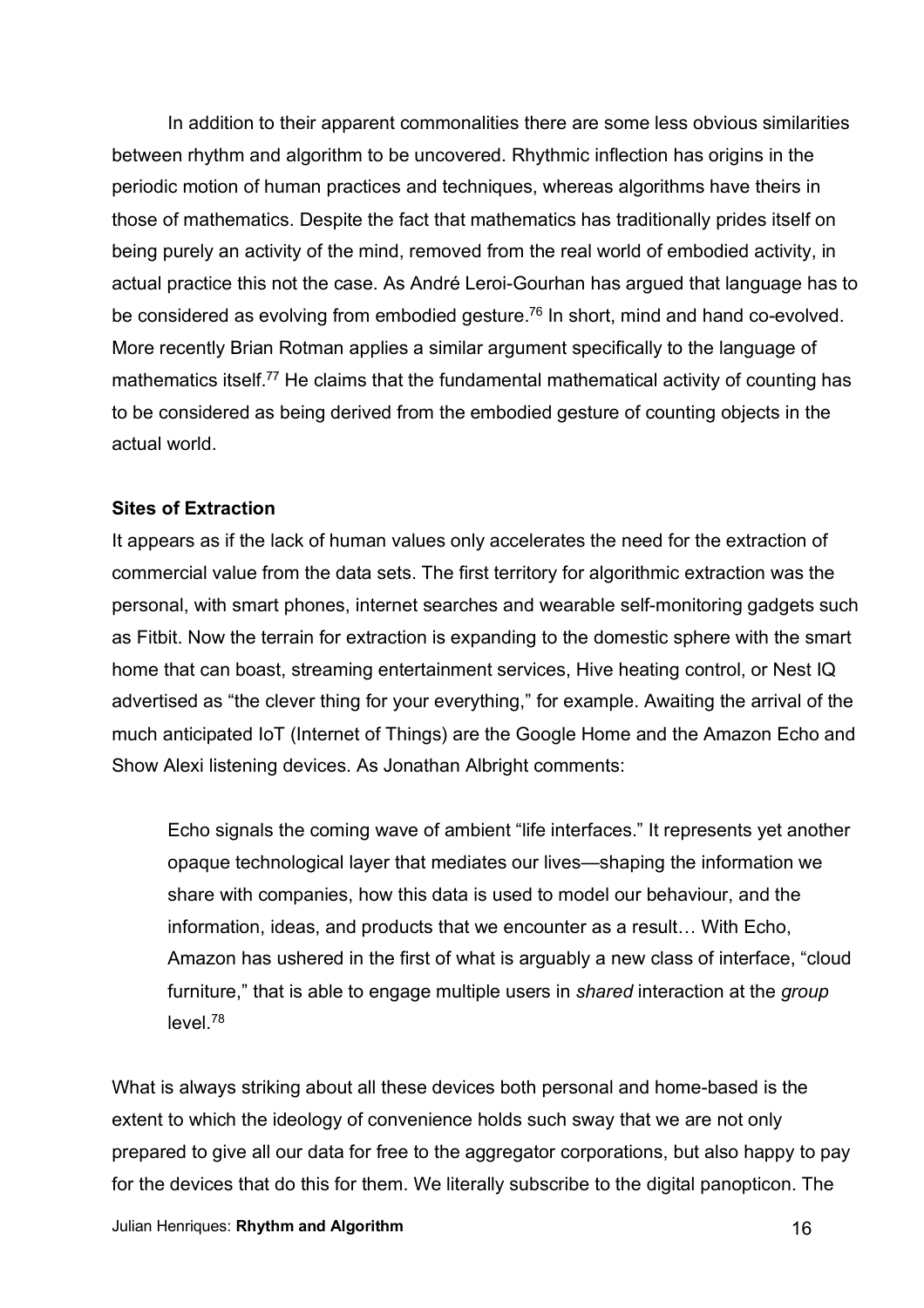question be raised here is what happens to the subjectivity of the user when he or she is transformed into the "product" of these "free" services?

Google is preparing to conquer the further frontier for extraction beyond the domestic interface. This comes in the form of the Google Urbanism project – a very different concept and stark contrast with Amsterdam's Rhythm City. Nevertheless, it deploys exactly similar algorithmic data harvesting techniques. The new site for extraction is our very presence in public spaces. The Google website asks: "Why 'presence' in public spaces should generate financial returns for the city, and how Google can help..."<sup>79</sup> This Google project, the brainchild of a group of final year students at the Strelka Institute in Moscow, provides a telling indication of the global corporation's "Speculative Expansion Strategy for Google in Physical Space." 80

# **Figure 4 Google Urbanism project**

An interview with one of the project team Nicolay Boyadjiev with the Denisse Vega de Santiago and Leonardo Dellanoce from the architecture journal *Archis* provides some insight into the thinking at the core of the project. $81$  This is: "the conception of a legal infrastructure (the 'license') and value-tracking protocol strategy" that is of course for harvesting value and data. Importantly this is "implemented not for the physical construction of episodic signature objects/ environments" as with pattern of life analysis (discussed below with reference to drone targeting) "but for the systemic, ongoing maintenance of uneventful real spaces of the city..." Boyadjiev continues: "In the project, public space goes beyond its traditional confinement as a 'backdrop for human activity' and moves to the foreground as the main subject, the legal holder of human 'presence' as its raw material." This presence is defined as "attention and data."

The key claim of the project is that under the terms of the license Google promises to return some of their profits as investment in the physical infrastructure from which they have harvested the data. As Boyadjiev puts it the value of this presence "extracted from public space in the city is [then] tracked, the resulting financial micro-transactions are accounted for, and part of their returns are reinvested in their spaces of origin in the form of dividends for public space's ongoing maintenance and improvement." Thus, the Google Urbanism project proposed to put the agora firmly in the pockets of the aggregators. Gone is any idea of public space as a shared commons, banished any local political structures, processes or accountabilities, vanished is any idea of citizen or citizenship. Instead there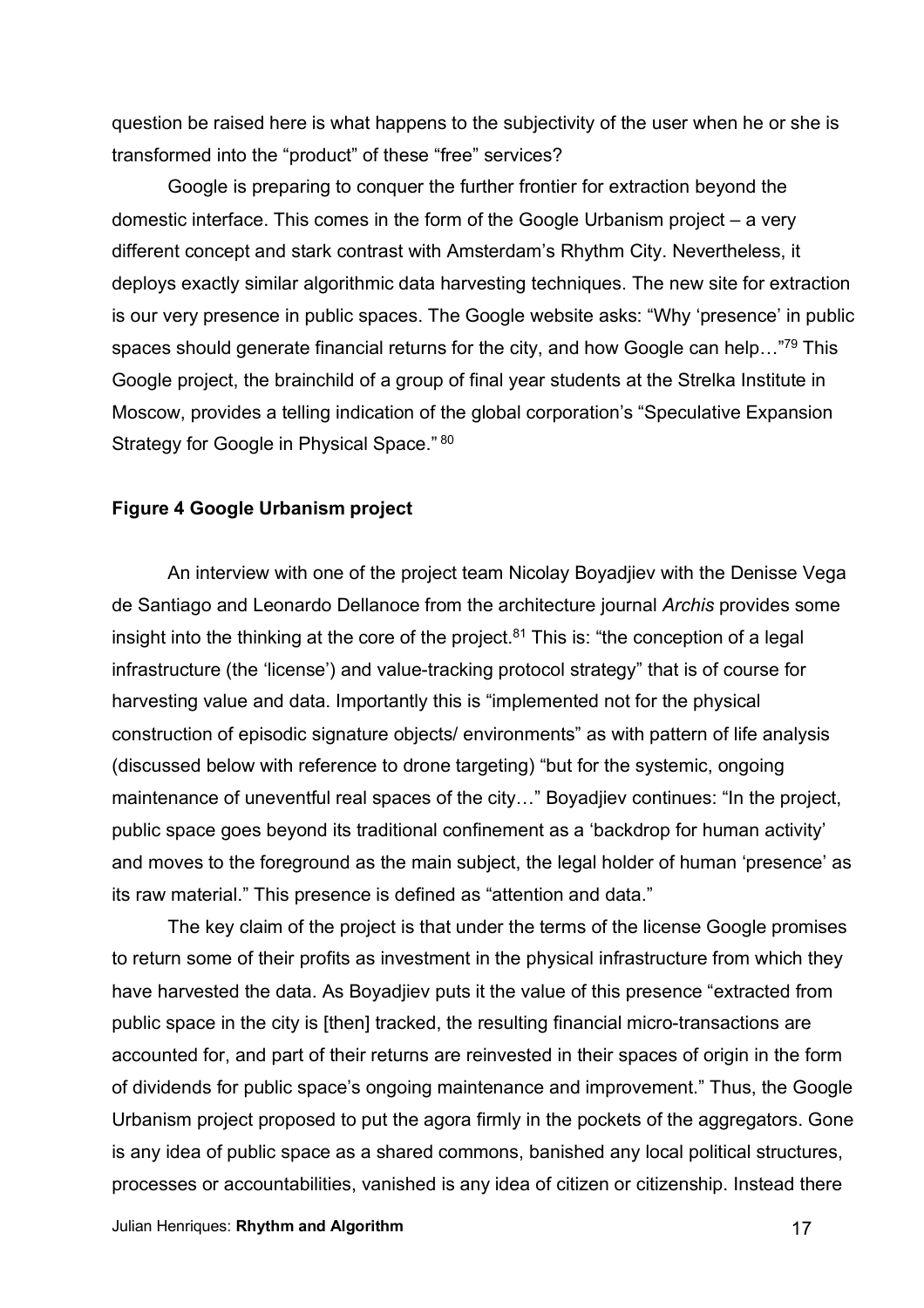only consumers, such that "users as raw material, [are] no longer an end in themselves; instead they become a means of profit in a new kind of market place."<sup>82</sup> Instead there are only individual patterns of consumption and a grotesque public-private partnership of the kind that has historically in the UK proved to benefit only the private sector at the expense of public. Google Urbanism provides a vivid example of what post-democracy looks like.<sup>83</sup> It should also be added that the austerity-ridden local councils might well be forced to consider Google's offer partly as a result of that corporation's own tax-evasion that has helped starve the government of revenues. Thus, the scene is set for Google's next algorithm-assisted power grab.

# **The Kill Chain**

Many of the issues raised so far find extreme expression in the military application of algorithmic calculation, the final example. Historically armies have an interest in rhythm with marching bands and drills to march in step.<sup>84</sup> The patterning that rhythm provides is currently being exploited as a tool to identify targets in the drone kill chain by making sense of the vast amounts of data currently available to the military analysts. As Grégoire Chamayou describes this patterning is already being made us of – by the military, in terms of activity-based intelligence (ABI).<sup>85</sup> This is a new methodology for targeting drone attack by aggregating all forms of intelligence (Geoint, Sigint, Osint, Masint, Humint) into a big data set applying ABI algorithms. As one military strategist Chandler Atwood states:

… ABI methodology enables analysts to sift through large volumes of varieties of data to see how the data overlap and intersect, identifying associations and enabling significant events to rise above the noise of data triage… After the ABI analysts commingles the various pieces of data and identifies key pieces, exploitation begins within each INT, providing the results to the multi-INT analysts to conduct integrations of the exploited information and address the intelligence questions as the process continues to add additional information."86

In this way "*activity becomes an alternative to identity*."87 It is no longer then individual enemy agent that needs to be identified and destroyed, but rather a pattern of activity identified as potentially threatening. Gregory: "Essentially, the task consists in distinguishing between 'normal' and 'abnormal' activity in a kind of militarized automated rhythm-analysis that takes increasingly forms."<sup>88</sup> "Signature strikes" as they are called, rely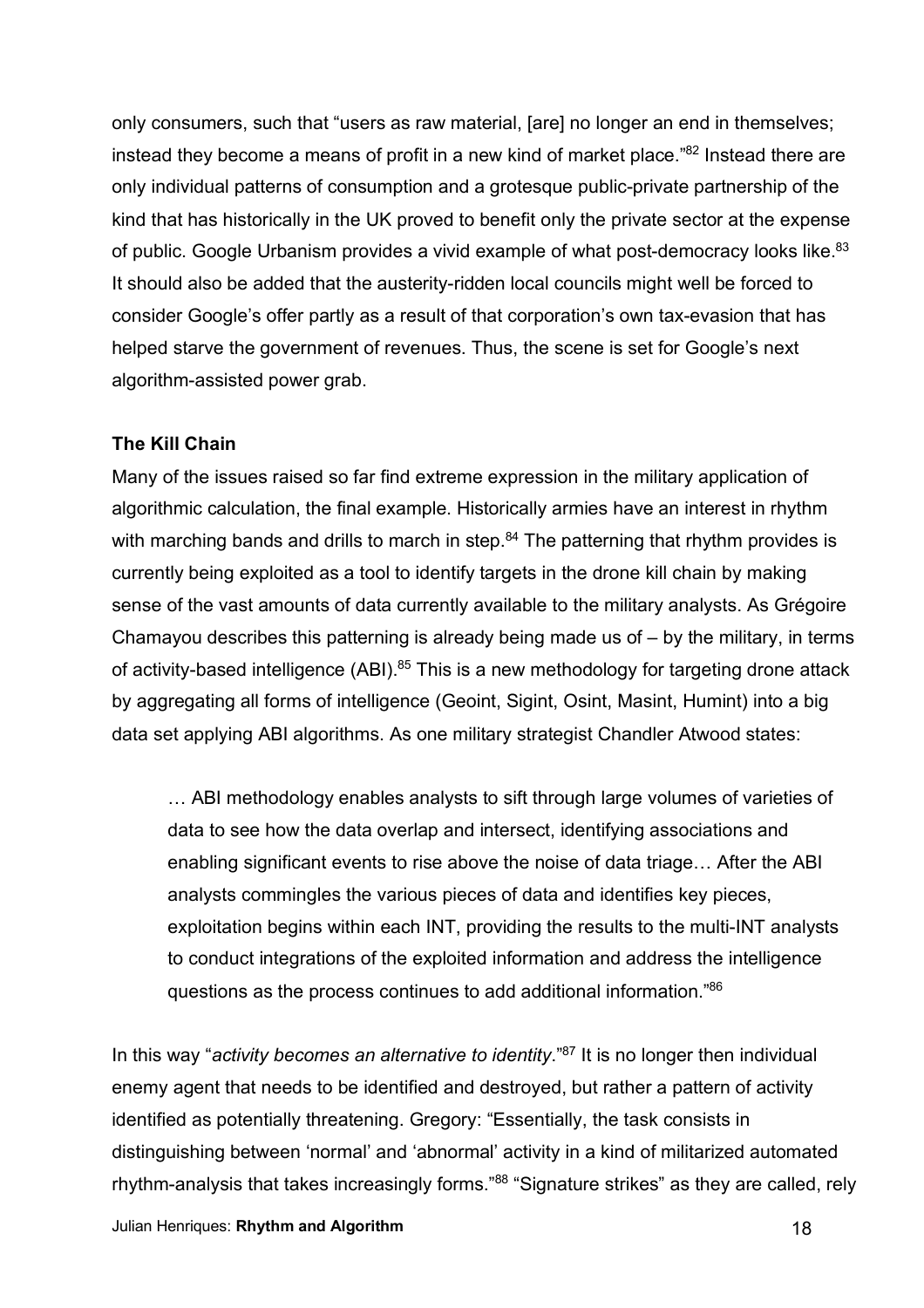on these patterns of behaviour rather than a known named target as such.<sup>89</sup> Gregory refers to such patterns of life explicitly as a "militarized rhythmanalysis."  $90$  The implications for military strategy of this type of analysis are explored in Brian Massumi's *Ontopower: War, Powers and the State of Perception, though he does not discuss ABI as such.*<sup>91</sup>

# **Figure 5 ABI diagram**

The shift in military strategy that the algorithmic processing of data facilitates, according to Neal Curtis' analysis is "the explication of the social [by the] drone apparatus – the combination of UAVs, satellites, cameras, servers, and algorithms…" Curtis continues:

Algorithms and the programming of code therefore become absolutely essential for the handling and negotiation of such massive amounts of information. Importantly, and partly because computation has enabled the greater extraction and archiving of data, these algorithms no longer simply serve the apparatus but are set to take on more of the difficult hermeneutic task currently designated to the drone operating team.92

This is a *social* strategy marking a departure from the former targeting of the *physical* environment of the enemy, as Peter Sloterdijk describes in *Terror from the Air*. 93 Curtis: "Drone war is presented as a move away from and a moral advance on the earlier weapons that directly targeted the environment as an indirect means of killing the enemy." <sup>94</sup> He explains:

What is targeted is not so much the individuals that Predator or Reaper drones assassinate as the determination of 'patterns of life' suggestive of hostile intent… when everyday habits and routines become signatures that trigger a strike…The target is… the quotidian social patterns and minute divergences from those patterns that are suggestive of a terrorist threat.<sup>95</sup>

### Curtis' conclusion:

What I believe the apparatus of the drone does: *strategically, the intention is to destroy the world of the terrorist by means that make the world technically*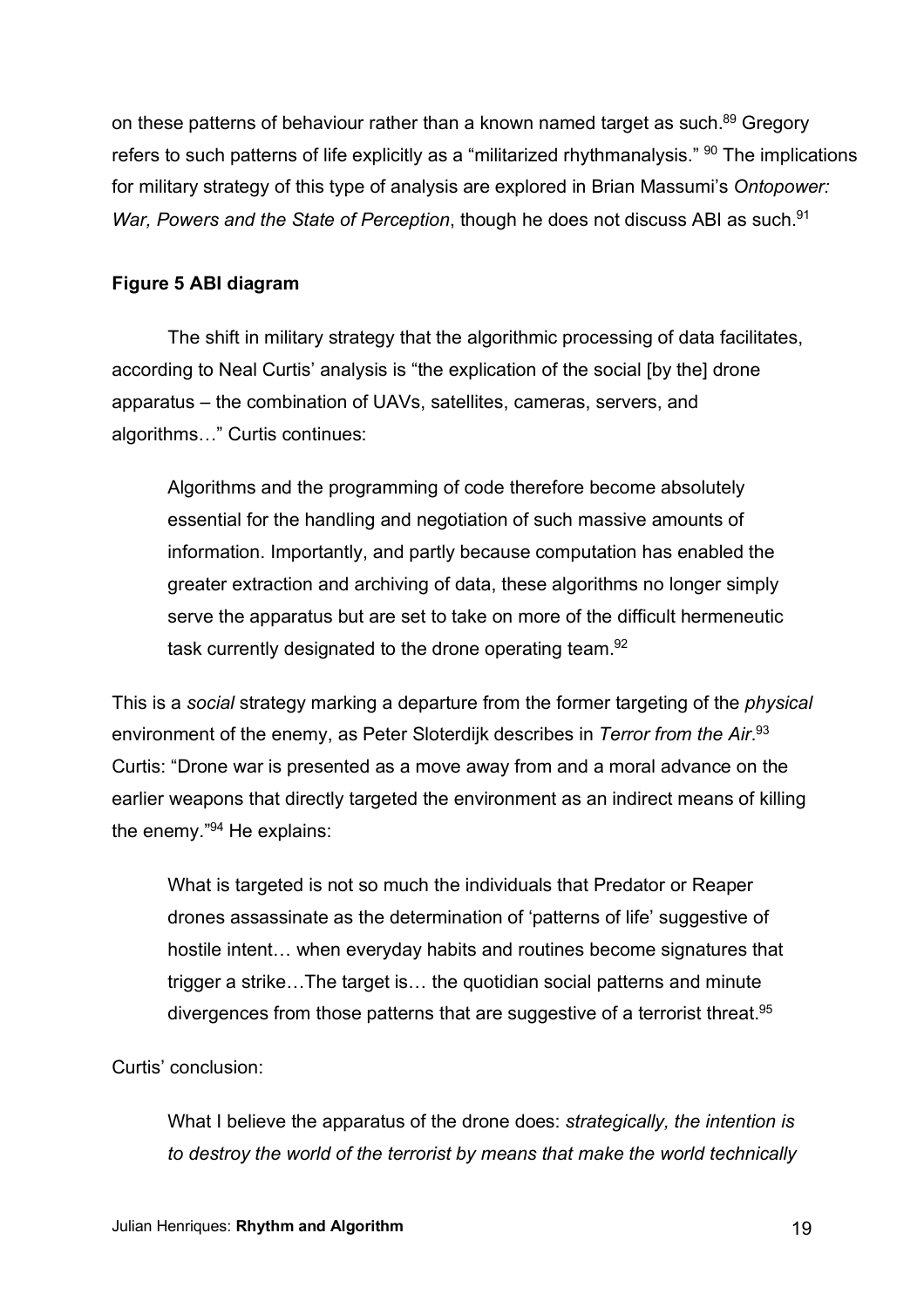*explicit, targetable and hence unliveable*…. *This is why the apparatus of the drone is the perfect weapon, because it joins the strategic aim of worldbreaking with the technical means of world-capturing.96*

This idea of world capturing also describes personal, domestic and public worlds, as described in previous sections above.

Pattern of Life analysis is another social scientific concept that has been militarised. This type of relational analysis now used with big data all-source analytics was developed in Anthropology with for example Ruth Benedict's *Patterns of Culture*, or Clifford Geertz' *Thick Description* where he writes, "meaning varies according to the pattern of life by which it is informed."<sup>97</sup> He continues:

Behaviour must be attended to, and with some exactness, because it is through the flow of behaviour – or more precisely, social action – that cultural forms find articulation… these draw meaning from the role they play… in the ongoing pattern of life, not from any intrinsic relationships they bear to one another.<sup>98</sup>

This also congruent with Bourdieu's conception of habitus that describes of the dynamics and dispositions.99

Like rhythmanalysis, Pattern of Life analysis is concerned with extrinsic relationships, that is behaviours, rather than objects.<sup>100</sup> It has been transformed from an anthropological term to a military one, amalgamating algorithm and biology, as Joseph Pugliese explains:

The military term 'pattern of life' is inscribed with two intertwined systems of scientific conceptuality: algorithmic and biological. The human subject detected by [the] drone's surveillance cameras is, in the first scientific schema, transmuted algorithmically into a patterned sequence of numerals: the digital code of ones and zeros. Converted into digital data coded as a 'pattern of life', the targeted human subject is reduced to an anonymous simulacrum that flickers across the screen and that can effectively be liquidated into a 'pattern of death' with the swivel of a joystick.<sup>101</sup>

The algorithmic procedures used by the military, Elke Schwarz explains in an analysis of what he dubs "prescription drones," are identical to medical ones. These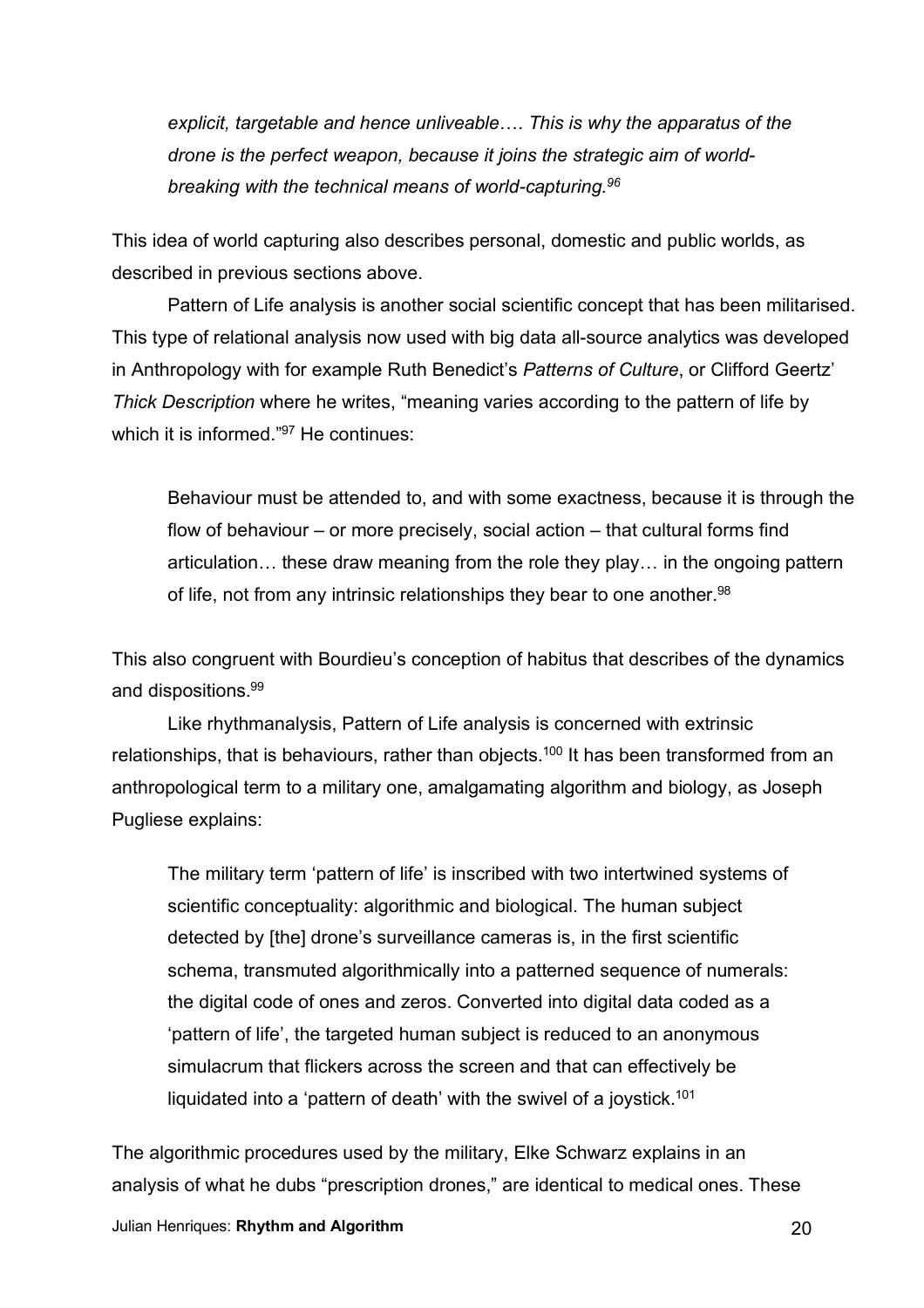are "based on probabilistic factors, identifiable characteristics, and physiological or psychological knowledge linked to higher-risk categories, algorithms are conceived to identify high-risk groups and individuals,"<sup>102</sup> thus affecting what could be called a moral anesthetic as to their consequences. Schwarz continues, "Signature strikes echo the biomedical practice of risk profiling and surveillance with a view to prophylactic intervention." But unlike much medical intervention, it has to be pointed out, such intervention in the theatre of war in Syria, Iraq and Afghanistan are very far from accurate. In Syria, civilian deaths increased by 55% to 8,051 between 2016 and 2017, as has been widely reported. $103$ 

Against such evidence, "the techno-biopolitical assemblage of expertise in targeted killings by drones," Schwarz concludes: "… rests on a form of algorithmic governmentality, facilitated through the technical capacity of the drone as an agent of expertise."<sup>104</sup> The issue is importantly one of values:

… the drone appears as able to 'act' not only better than humans, but also more ethically. This *algorithmic logos*, however, is also reliant on a rendering of the body politic in anthropomorphic terms, as a body in need of a cure.<sup>105</sup>

But the medicalized body is far from safe. The non-values of the algorithms administer the most evaluative of all decisions, that is, the sovereign power of the State to take life, *bare life* as Gorgio Agamben describes it. <sup>106</sup> This is the outcome of the *algorithmic logos* or thinking-through-algorithms, as named above – a contradiction brilliantly captured in the title of Arthur Jafa's video work, *Love is the Message, The Message is Death.107* To the extent that rhythmanalysis and PoL might have succeeded in contributing to a richer understanding of human life, as militarized algorithms they are currently facilitating death.

### **Figures**

Figure 1 Kowalski's components of an algorithm, diagram

Figure 2 Courtroom sketch by Liza Brett to document Helen Knowles' video work *The Trial of the Superdebthunterbot* (2015)

Julian Henriques: **Rhythm and Algorithm** 21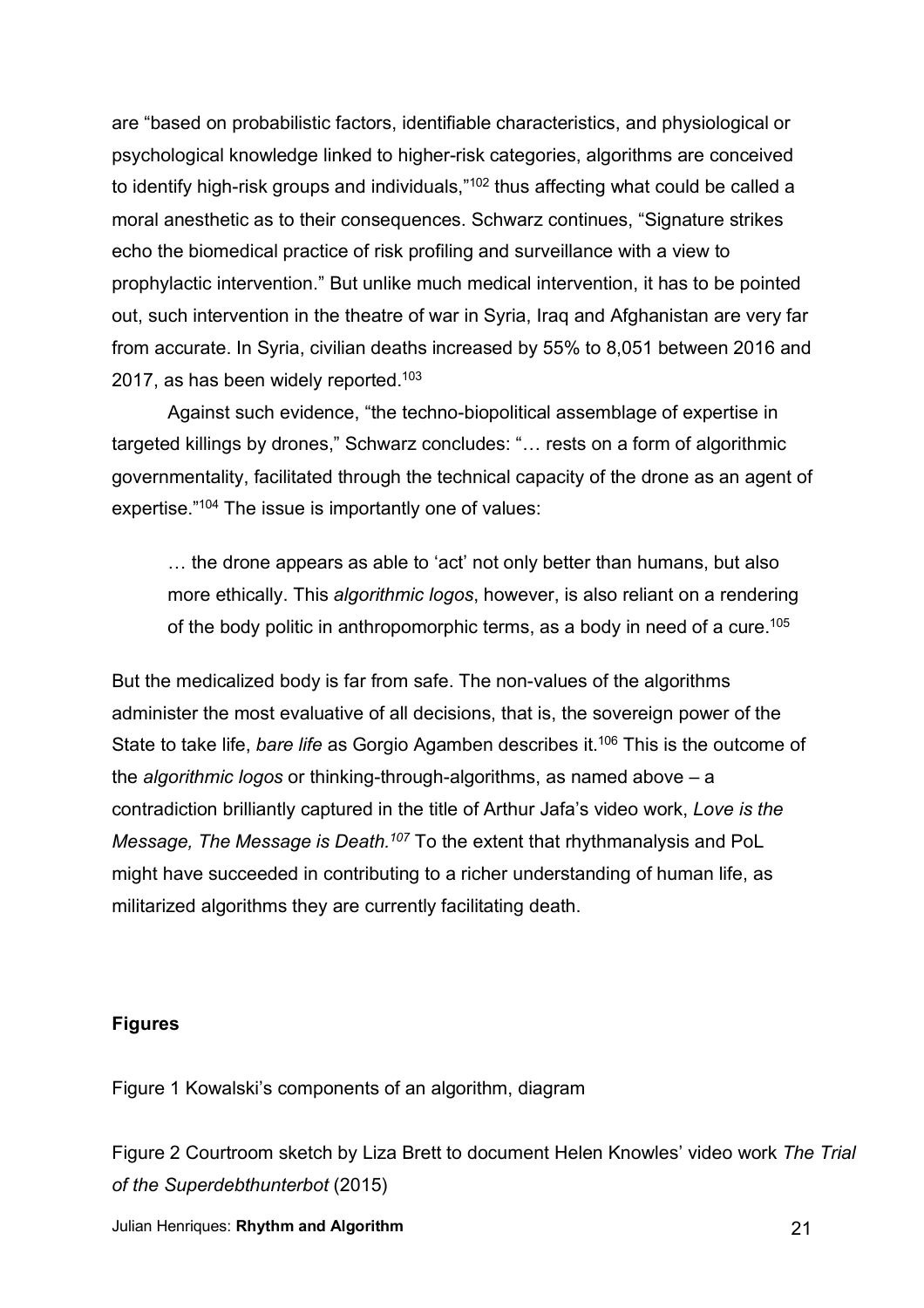Figure 3 *City Rhythm: Logbook of an Exploration*

Figure 4 Google Urbanism project

Figure 5 ABI diagram

Figure 6 PoL

 $\overline{a}$ 

<sup>1</sup> Galloway, Alexander R. *Gaming: Essays on Algorithmic Culture*. Minneapolis: University of Minnesota Press, 2006. See also *Computational Culture: a journal of software studies*, first published in 2011, see http://computationalculture.net/ ; and Seyfert, Robert and Roberge, Jonathan. (eds.) *Algorithmic Cultures: Essays on Meaning, Performance and New Technologies*. London: Routledge, 2016. <sup>2</sup> McCann, Duncan, Hall, Miranda and Warin, Robbie. *Controlled by Calculation? Power and Accountability in the Digital Economy, Part 3 The Rise of the Algorithms*. London: New Economics Foundation, 2018. (Accessed 31dt July 2018)

https://neweconomics.org/uploads/files/Controlled-by-calculations.pdf

<sup>3</sup> Srnicek, Nick. 2016. *Platform Capitalism*. London: Polity.

are-distorting-our-perception Pasquale, Frank (2015) *The Black Box Society: The Secret Algorithms That Control Money and Information*, Cambridge: Harvard University Press .

<sup>6</sup> Lanier, Jaron. *You Are Not A Gadget: A Manifesto*, London: Penguin, 2011.

 $7$  This is not to say that algorithms have not mustered a host of uncritical cheerleaders. Christian, Brian and Griffiths, Tom. *Algorithms to Live By: The Computer Science of Human*. London: William Collins, 2017; and Domingos, Pedro. *The Master Algorithm: How the Quest for the Ultimate Learning Machine Will Remake Our World Paperback*. London: Penguin Books, 2017 would be two examples. <sup>8</sup> *Black Mirror*, series 3 episode 1, *Nosedive*, Netflix first broadcast 21st October, 2016.

<sup>4</sup> Carole Cadwalladr. "Revealed: 50 million Facebook profiles harvested for Cambridge Analytica in major data breach." *The Guardian*, 17th March 2018, accessed 3rd April 2018, https://www.theguardian.com/news/2018/mar/17/cambridge-analytica-facebook-influenceus-election<br><sup>5</sup> See https://www.theguardian.com/world/2016/oct/27/angela-merkel-internet-search-engines-

**<sup>9</sup>** Ed Jefferson. No, China isn't Black Mirror – social credit scores are more complex and sinister than that. *New Statesman*, 27th April 2018.

https://www.newstatesman.com/world/asia/2018/04/no-china-isn-t-black-mirrorsocial-credit-scores-are-more-complex-and-sinister (Accessed 1<sup>st</sup> August 2018). **<sup>10</sup>** John Harris. The tyranny of algorithms is part of our lives: soon they could rate

everything we do. *The Guardian* 5th March 2018.

https://www.theguardian.com/commentisfree/2018/mar/05/algorithms-rate-credit-scoresfinances-data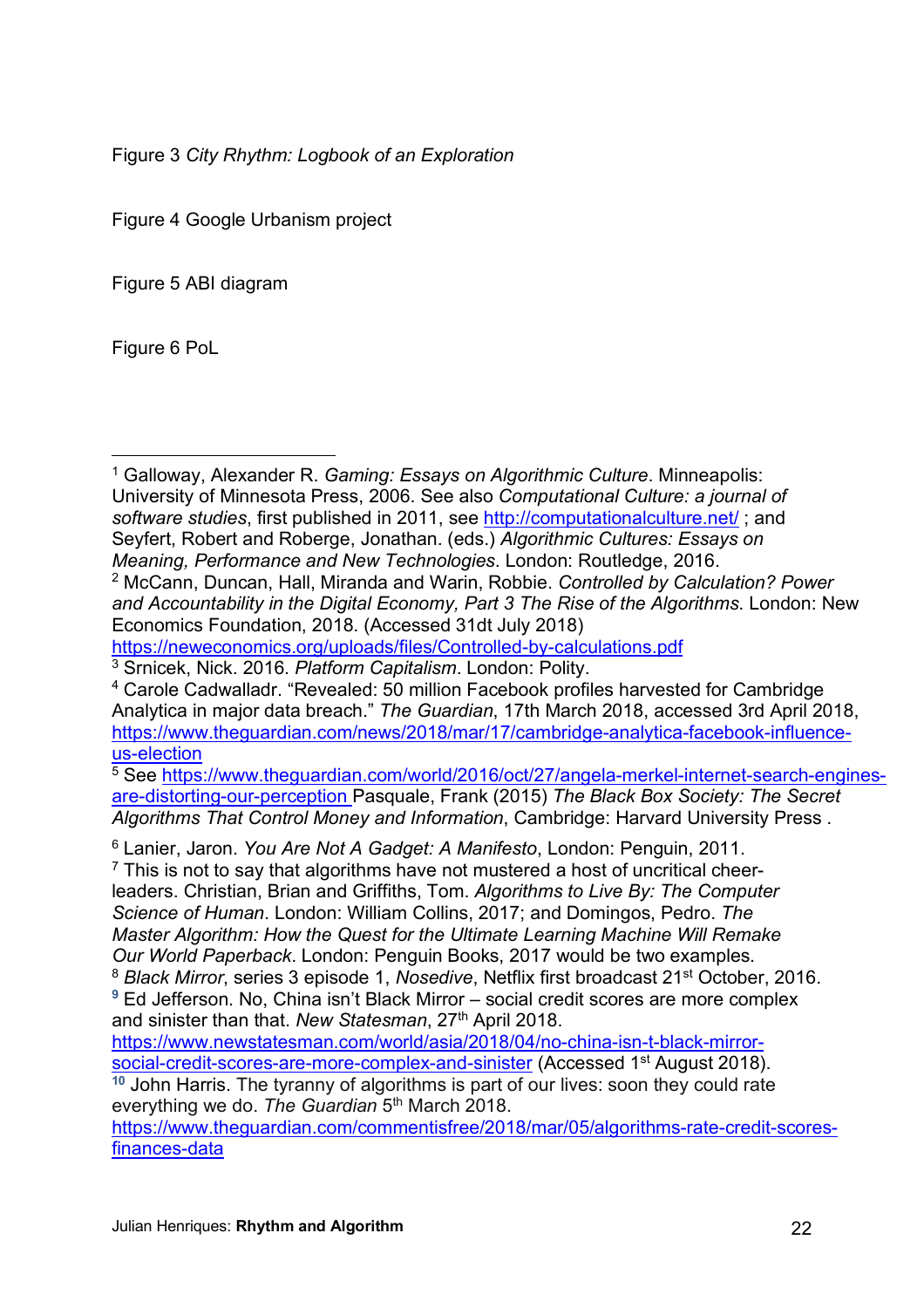$\overline{a}$ <sup>11</sup> https://www.vam.ac.uk/exhibitions/the-future-starts-here (Accessed 30th July 2018).

<sup>12</sup> See Gehl, Robert W. and Bakardjieva, Maria. (eds.) 2017. Socialbots and Their Friends: Digital Media and the Automation of Sociality. London: Routledge

Foer, Franklin. 2017. World Without Mind: The Existential Threat of Big Tech. London: Jonathan Cape, https://www.theguardian.com/technology/2017/sep/19/facebooks-war-onfree-will

Rainie, Lee, Anderson, Janna and Albright Jonathan. *The Future of Free Speech, Trolls, Anonymity and Fake News Online*. Pew Research Centre Report, March 29, 2017. Accessed 7 December 2017 http://www.pewinternet.org/2017/03/29/the-future-of-free-

speech-trolls-anonymity-and-fake-news-online/

Tufekci, Zeynep. "Engineering the Public: Big Data, Surveillance and Computational Politics." *First Monday*, Volume 19, Number 7 - 7 July 2014

http://firstmonday.org/ojs/index.php/fm/article/view/4901/4097

Wu, Timothy. *The Attention Merchants: From Dailey Newspaper to Social Media, How Our Time and Attention is Harvested and Sold*. New York: Atlantic, 2017, see also John Lanchester, "You are the Product." LRB, Vol 39, No 16, 17<sup>th</sup> August 2017, https://www.lrb.co.uk/v39/n16/john-lanchester/you-are-the-product

Vaidhyanathan, Siva. *Antisocial Media: How Facebook Disconnects Us and Undermines Democracy*. New York: OUP, 2018.

Bridle, James. *New Dark Age: Technology and the End of the Future*. London Verso Books, 2018.

 $13$  Thinking-through-rhythm may be likened to thinking-through-sounding as elaborated in Henriques, Julian. *Sonic Bodies: Reggae Sound Systems,* 

*Performance Techniques and Ways of Knowing,* London: Continuum, 2011, as well as thinking-through-vibrations in Henriques, Julian. *Sonic Media: the Street Technology and Culture of the Jamaican Sound System.* Durham: Duke University Press, forthcoming 2019.

<sup>14</sup> Chambers… Gilroy…

<sup>15</sup> See ICRAC (International Committee for Robot Arms Control) Open Letter: Researchers in Support of Google Employees: Google should withdraw from Project Maven and commit to not weaponizing its technology.

https://www.icrac.net/open-letter-in-support-of-google-employees-and-tech-workers/ (Accessed 31st July 2018).

<sup>16</sup> Hill, Fred James and Awde, Nicholas. *A History of the Islamic World*. New York: Hippocrene Books, 2003: 55.

<sup>17</sup> Stalder, Felix. *The Digital Condition.* London: Polity. 2018: 59.

 $18$  Ibid.

<sup>19</sup> Morton, Timothy. *Hyperobjects: Philosophy and Ecology After the End of the World*. Minnesota: University of Minnesota Press, 2013.

<sup>20</sup> Borges, Jorge Luis. "The Library of Babel." *Collected Fictions*. Trans. Andrew Hurley. New York: Penguin, 1998: 112 – 118.

<sup>21</sup> *Ibid.* 112

<sup>22</sup> *Ibid.* 115.

<sup>23</sup> *Ibid.* 116.

<sup>24</sup> *Ibid.* 118, italics in original.

<sup>25</sup> Kowalski, Robert. "Algorithm = Logic + Control." *Communications of the ACM*, July 1979, Vol 22, No 7: 424 – 436, 424.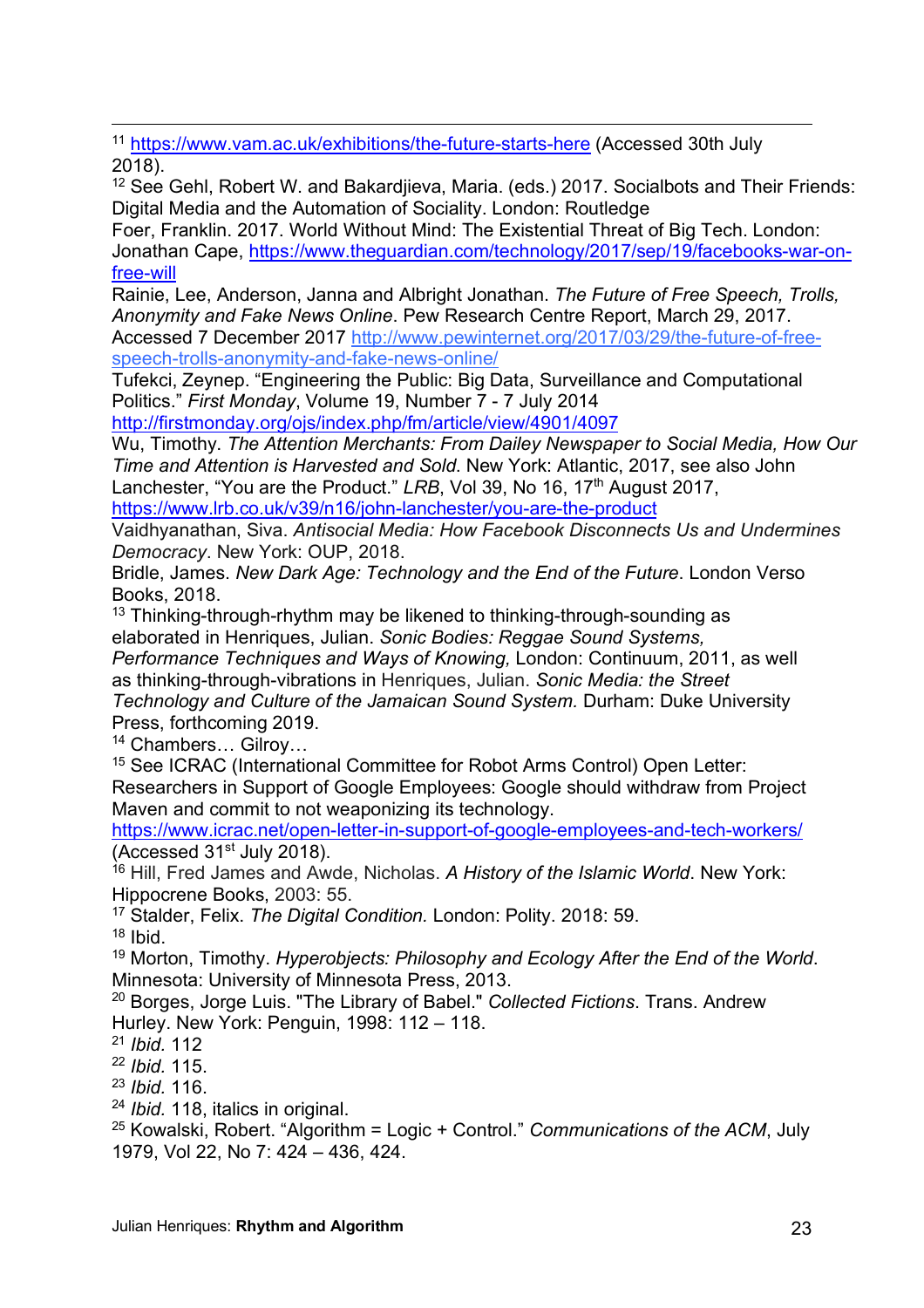$\overline{a}$ <sup>26</sup> Deleuze, Gilles. "Postscript on the Societies of Control." *October,* 59 (1992): 3-7**;**  Franklin, Seb. *Control: Digitality as a Cultural Logic*. Boston: MIT Press, 2015.

<sup>27</sup> The importance of the distinction between *counting* frequencies and *measuring* amplitudes is discussed in *Sonic Media*.

<sup>28</sup> James J. F. *A Student's Guide to Fourier Transforms: With Applications in Physics and Engineering*, Cambridge: Cambridge University Press, 2003.

<sup>29</sup> McCann, Duncan, Hall, Miranda and Warin, Robbie. *Controlled by Calculations? Power and Accountability in the Digital Economy, Part 3 The Rise of the Algorithms*. London: New Economics Foundation, 2018: 11 – 12. Available from

https://neweconomics.org/uploads/files/Controlled-by-calculations.pdf

<sup>30</sup> http://www.gold.ac.uk/news/superdebthunterbot/

<sup>31</sup> Stalder, Felix. *The Digital Condition.* London: Polity. 2018: 116.

<sup>32</sup> Rabinbach, Anson. *The Human Motor: Energy, Fatigue and the Origins of Modernity*. Berkeley: University of California Press, 1992.

<sup>33</sup> See the Legacies of British Slave-Ownership project, https://www.ucl.ac.uk/lbs/ (Accessed 1<sup>st</sup> August 2018).

 $34$  Julia Carrie Wong, "Tesla factory workers reveal pain, injury and stress: 'Everything feels like the future but us'," *The Guardian*, May 18, 2017, accessed July 12, 2017, https://www.theguardian.com/technology/2017/may/18/tesla-workers-

factory-conditions-elon-musk .

<sup>35</sup> Giedion, Siegfried (1948) *Mechanization Takes Command: a Contribution to Anonymous History*, Oxford: Oxford University Press

 $36$  Jacques de Vaucanson (1709 –1782), a French inventor and builder of automata exhibited the duck at the Académie des Sciences, Paris. Riskin, Jessica (2003) The Defecating Duck, or the Ambiguous Origins of Artifical Life, Critical Enquiry, Vol. 29, no 4, pp 599 – 635.

<sup>37</sup> de La Mettrie, Julien Offray (1747 and 1748/ 1994) *Man a Machine and Man a Plant*, trans. Richard A Watson and May Rybalka, Indianapolis: Hackett Publishing. See also Vartanian, Aram (1960) *La Mettrie's L'Homme Machine: A Study in the Origins of an Idea*, Princeton: Princeton University Press

<sup>38</sup> Babbage, Charles (1838) *Ninth Bridgewater Treatise: A Fragment*, London: John Murray.

<sup>39</sup> The five pieces in Schaeffer's *Railroad Study* (*Étude aux chemins de fer)* (1948) were the first *musique concr*è*te* work.

<sup>40</sup> Attali, Jacques. *Noise: The Political Economy of Music*, Manchester: Manchester University Press McDonough, 1985.

<sup>41</sup> Michon, Pascal. *Elements of Rhythmology, Vol 1. Antiquity*. Paris: Rhuthmos. 2017. Michon, Pascal. *Elements of Rhythmology* Vol. 2.*: From the Enlightenment to the 19th Century*. Paris: Rhuthmos. 2017. Also website XXX

<sup>42</sup> Henriques, Julian, Tiainen, Milla and Väliaho, Pasi "Rhythm Returns: Movement and Cultural Theory" in *Body & Society*, Special Issue: Rhythm, Movement, Embodiment. September & December, 2014: 3 – 29.

<sup>43</sup> Mbembe, Achille. "Time on the Move." In *On the Postcolony*. Berkeley: University of California Press, 2001: 1 – 23.

<sup>44</sup> Snead, James A (1981) On Repetition in Black Culture, in Black American Literary Forum, 15, 4, 146-154, also in Snead (2003: 11-33); Snead, James A (2003) Racist Traces and Other Writings: European Pedigrees/ African Contagions, (eds.),

Keeling, Kara, MacCabe, Colin, and West, Cornell, Basingstoke: Palgrave Macmillan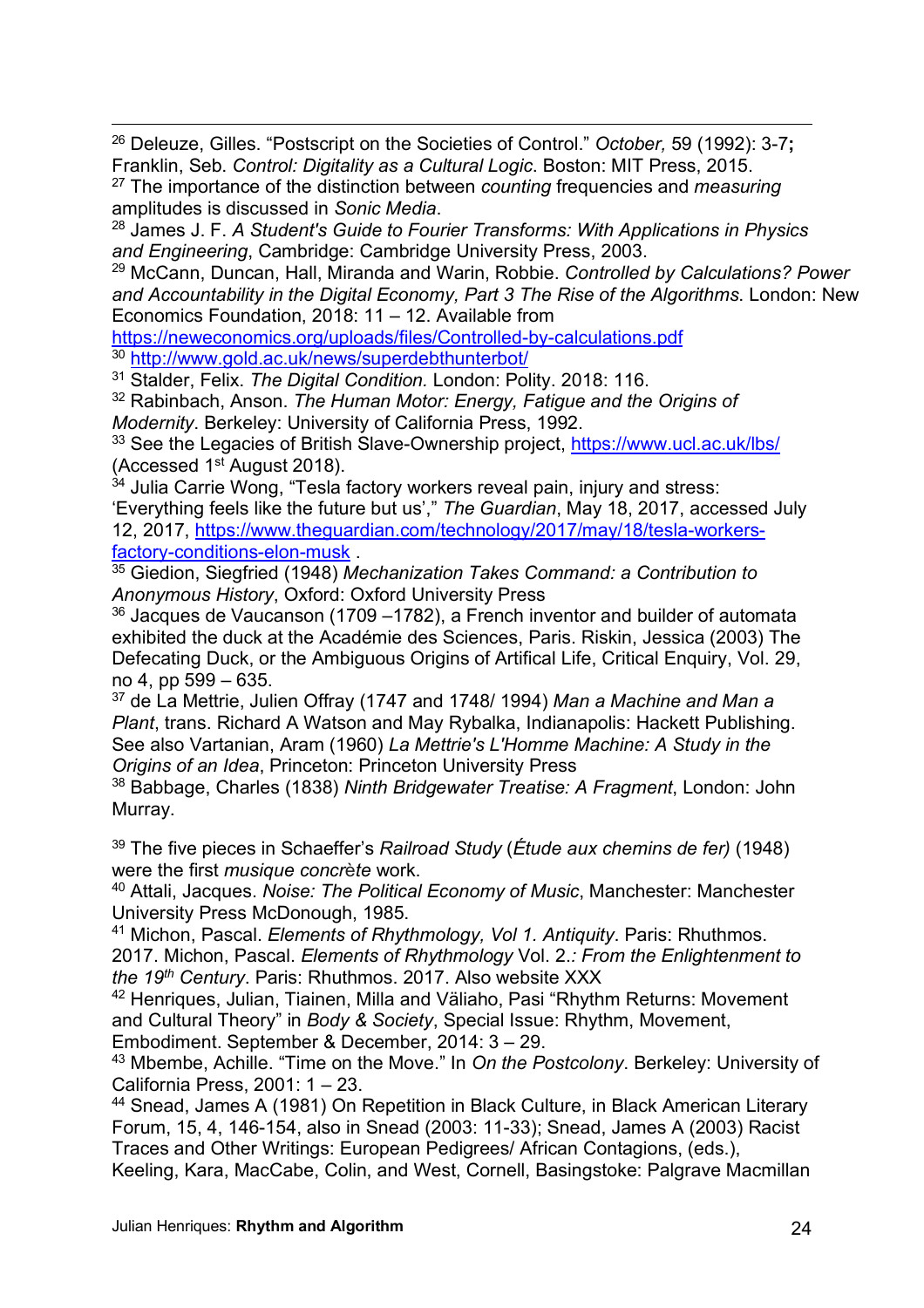$\overline{a}$ <sup>45</sup> tedious and boring… XXXX

<sup>46</sup> Butterfield, Matthew W. The Power of Anacrusis: Engendered Feeling in Groove-Based Musics. *Music Theory Online*, Vol 12, No 4, 2006.

<sup>47</sup> Small, Christopher. *Musicking: The Meaning of Performing and Listening*,

Hanover: Wesleyan University Press, 1998, see also Henriques, Julian. "Musicking." In Lesko Nancy & Talburt, Susan (Eds). *Keywords in Youth Studies: Tracing Affects, Movements, Knowledges*, New York: RoutledgeFalmer, 2011: 218 - 222.

<sup>48</sup> Rouvroy, Antionette. "The End(s) of Critique: Data Behaviourism vs. Due-Process." In Katja de Vries and Mireille Hildebrandt (Eds.) *Privacy, Due Process and the Computational Turn: The Philosophy of Law Meets the Philosophy of Technology*. New York: Routledge, 2013: 143 – 165.

<sup>49</sup> Stalder, Felix. *The Digital Condition.* London: Polity. 2018: 122. <sup>50</sup> Harari, Yuval Noah. *Homo Deus: A Brief History of Tomorrow*, New York: Harvill Secker, 2016: 199.

<sup>51</sup> Canales, Jimena *The Physicist and the Philosopher: Einstein, Bergson, and the Debate That Changed Our Understanding of Time*, Princeton: Princeton University Press, 2016. See also Canales, Jimena (2006) Einstein, Bergson, and the Experiment that Failed: Intellectual Cooperation at the League of Nations, *MLN* 120 (2005), pp 1169 -1191.

<sup>52</sup> Stalder, Felix. *The Digital Condition.* London: Polity. 2018: 50.

53 Vibration Theory as a critique of Information Theory...

<sup>54</sup> Peters, John Durham. *Speaking into the Air: A History of the Idea of* 

*Communication*. Chicago: University of Chicago Press, 2000.

<sup>55</sup> Henriques, Julian, Tiainen, Milla and Väliaho, Pasi "Rhythm Returns: Movement and Cultural Theory" in *Body & Society*, Special Issue: Rhythm, Movement, Embodiment. September & December, 2014: 3 – 29.

<sup>56</sup> Nevejan, Caroline, Sefkatli, Pinar and Cunningham, Scott. (Eds.) *City Rhythm: Logbook of an Exploration*. Amsterdam: Delft University of Technology, 2018.

<sup>57</sup> *Ibid*: iii.

<sup>58</sup> *Ibid.*

<sup>59</sup> *Ibid*: 107.

<sup>60</sup> Sterne, Jonathan. *MP3: The Meaning of a Format (Sign, Storage, Transmission).*  Durham: Duke University Press, 2012.

<sup>61</sup> Chude-Sokei, Louis. *The Sound of Culture: Diaspora and Black Technopoetics*, Middletown: Wesleyan University Press, 2015.

<sup>62</sup> Carole Cadwalladr XXX

<sup>63</sup> Henriques, Julian. *Sonic Bodies: Reggae Sound Systems, Performance Techniques and Ways of Knowing,* London: Continuum, 2011.

<sup>64</sup> Noble, Safiya Umoja. *Algorithms of Oppression: How Search Engines Reinforce Racism*. New York: New York University Press, 2018. See also Daniel Cossins. Discriminating algorithms: 5 times AI showed prejudice. *New Scientist*, 27 April 2018. (Accessed 1st August 2018).

https://www.newscientist.com/article/2166207-discriminating-algorithms-5-times-aishowed-prejudice/

 $65$  Sexual orientation, for instance is another dimension of algorithmic analysis, see for example, https://www.theguardian.com/technology/2018/jul/07/artificialintelligence-can-tell-your-sexuality-politics-surveillance-paul-lewis

<sup>66</sup> Amnesty International. *Trapped in the Matrix: Secrecy, Stigma, and Bias in the Met's*  Gang Data Base. London: Amnesty International, 9<sup>th</sup> May 2018: 1.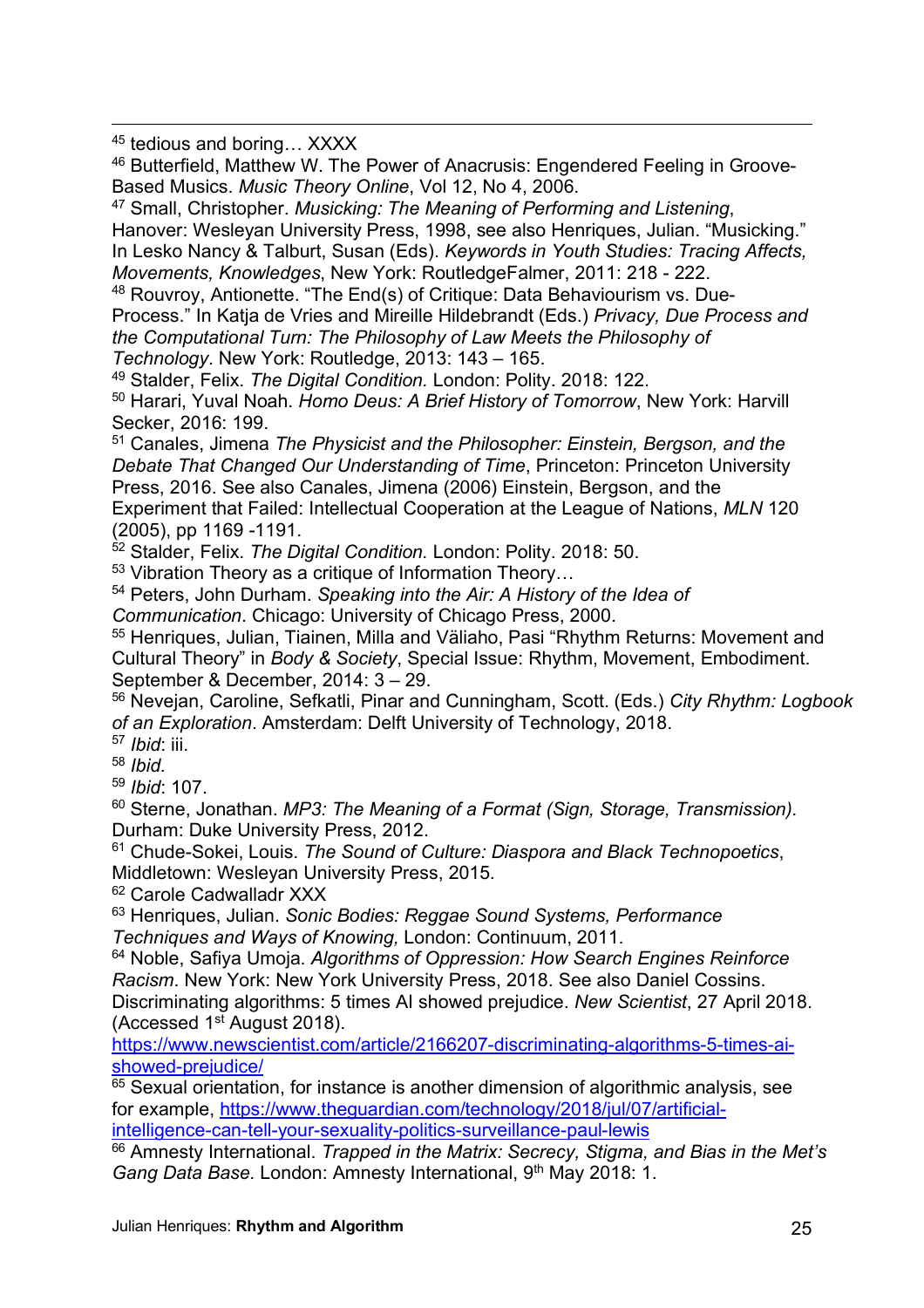$\overline{a}$ <sup>67</sup> *Ibid*: 2.

<sup>68</sup> *Ibid*: 18.

<sup>69</sup> *Ibid*: 24.

<sup>70</sup> *Ibid*: 13; Letter to Amnesty International from Commander Duncan Ball, Trident Gang Command, October 2017.

 $71$  For an interesting geometrical analysis of rhythmic patterning see Toussaint, Godfried T. *The Geometry of Musical Rhythm: What Makes a "Good" Rhythm Good?*  New York: Chapman and Hall/ CRC, 2013.

<sup>72</sup> Miller, George Armitage. The Magical Number Seven, Plus or Minus Two. *Psychological Review.* 63 (2), 1956: 81–97.

<sup>73</sup> Koffka, Kurt. Principles of Gestalt Psychology. London: Routledge, 1935/ 1997: 176, emphasis in original.

<sup>74</sup> Bateson, Gregory. *Mind and Nature: A Necessary Unity*. London: Wildwood House, 1979: 11, emphasis in original.

<sup>75</sup> XXXX

<sup>76</sup> Leroi-Gourhan, André. *Gesture and Speech*. Trans. Anna Bostock Berger. Boston: MIT Press, 1993. See also: Copple, Mary. "Gesture and Speech: Leroi-Gourhan's theory of the co-evolution of manual and intellectual activities." *Gesture*. 3:1. 2003: 47-94

<sup>77</sup> Rotman, Brian. *Signifying Nothing: The Semiotics of Zero*, London: Macmillan, 1987.

<sup>78</sup> https://medium.com/d1g-est/amazons-echo-3624bb654139#.19zbtoser, accessed 2nd Jan 2017.

<sup>79</sup> https://www.theguardian.com/technology/2017/oct/21/google-urban-cities-planning-data

80 This was founded in 2009 "to change the cultural and physical landscapes of Russian cities." https://strelka.com/en/idea The team consists of strategic urban designers/architects Nicolay Boyadjiev, Harshavardhan Bhat, Kirill Rostovsky and Andréa Savard-Beaudoin.

<sup>81</sup> Nicolay Boyadjiev interviewed by Denisse Vega de Santiago & Leonardo Dellanoce. **"**GoogleUrbanism: Working With the System." *Archis,* Volume 50, June 21, 2017 <sup>82</sup> http://googleurbanism.com/fifth

<sup>83</sup> The term was coined by Colin Crouch, see Crouch, Colin. *Post-democracy*. London: Polity Press, 2004.

<sup>84</sup> McNeill, William H. *Keeping Together in Time: Dance and Drill in Human History*. Cambridge: Harvard University Pres, 1995.

<sup>85</sup> Chamayou, Grégoire. *Drone Theory*. Hammondsworth: Penguin, 2015.

86 Atwood, Chandler P (2015) Activity-Based Intelligence: Revolutionizing Military Intelligence Analysis, *JFQ* 77, p 28, available from

http://ndupress.ndu.edu/Media/News/NewsArticleView/tabid/7849/Article/581866/jfq-77-activity-based-intelligence-revolutionizing-military-intelligence-analys.aspx

<sup>87</sup> Chamayou, Grégoire. *Drone Theory*. Hammondsworth: Penguin, 2015: 48.

<sup>88</sup> Gregory, Derek. From a View to a Kill*.* Drones and Late Modern War, *Theory, Culture & Society*, December 2011, vol. 28 no. 7-8, pp 188 – 215, p 195

<sup>89</sup> http://www.theguardian.com/world/2015/sep/12/uk-role-in-pakistan-drone-attacksconcern-mounts (Accessed 1st August 2018)

<sup>90</sup> Gregory, Derek. From a View to a Kill*.* Drones and Late Modern War, *Theory, Culture & Society*, December 2011, vol. 28 no. 7-8, pp 188 – 215, p 195

<sup>91</sup> Massumi, Brian. *Ontopower: War, Powers and the State of Perception*. Durham: Duke University Press, 2015.